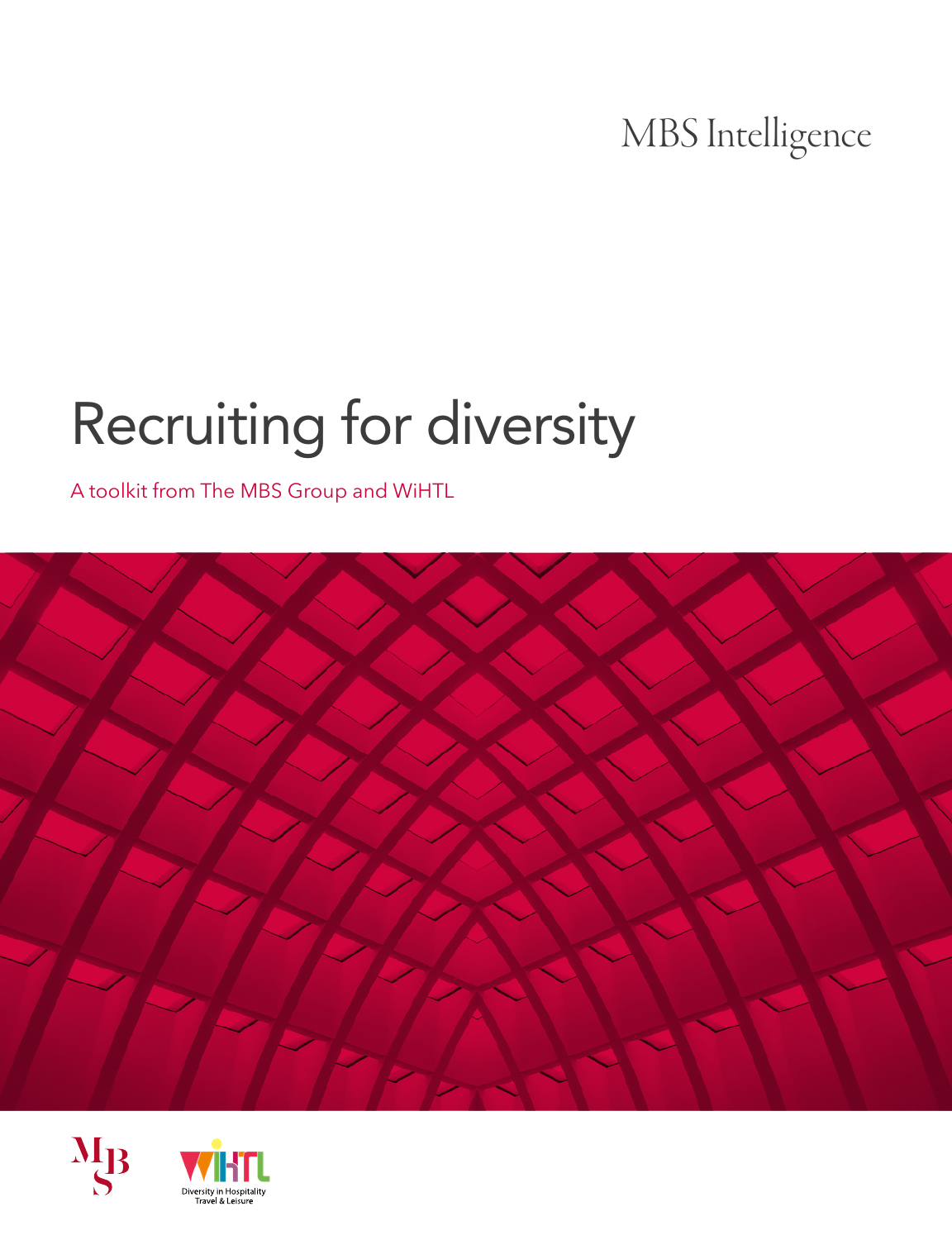## Welcome

This recruitment toolkit was borne out of a request from the WiHTL<br>Collaboration Community to identify best practices and highlight s<br>in recruiting processes that would help organisations attract, selec-<br>orboard a rainbow Collaboration Community to identify best practices and highlight strategies in recruiting processes that would help organisations attract, select and onboard a rainbow of talent within the hospitality, travel and leisure industry.

As we begin to exit from the constraints of the Covid pandemic, we strive to facilitate ways in which businesses can begin to rebuild and realign in this new normal while staying focussed, now more than ever, on D&I initiatives and continuing to build on the progress we have made so far. To achieve this successfully, we need to encourage shared insight, be bold to challenge assumptions and to take a broader approach when recruiting for new roles. The post-pandemic recruitment landscape requires a fresh outlook through expanding professional networks, learning about new technologies which help reinforce D&I policy and teaming up with executive search firms who can guide HR departments through recruitment processes while aligning with D&I policy.

This toolkit has been put together by selecting the best examples from within the WiHTL Community and deep insights from The MBS Group who have been bringing diversity into the recruitment process for many years. It also builds on the feedback and perspectives of other executive search companies operating across our industry. They have contributed to the toolkit by sharing their experience of working with dozens of companies across the sector. I sincerely hope that the approaches and insights in the toolkit will serve as a means to accelerate inclusive recruitment processes and practices.

WiHTL is continuing to consolidate its efforts within this collaboration community to make a positive difference to five million women and people from ethnic minorities who are employed in HTL, and I would like to thank Sam Seigler at The MBS Group and the whole MBS team for their ongoing support in promoting diversity and inclusion within the sector.



Tea Colaianni Founder & Chair, WiHTL



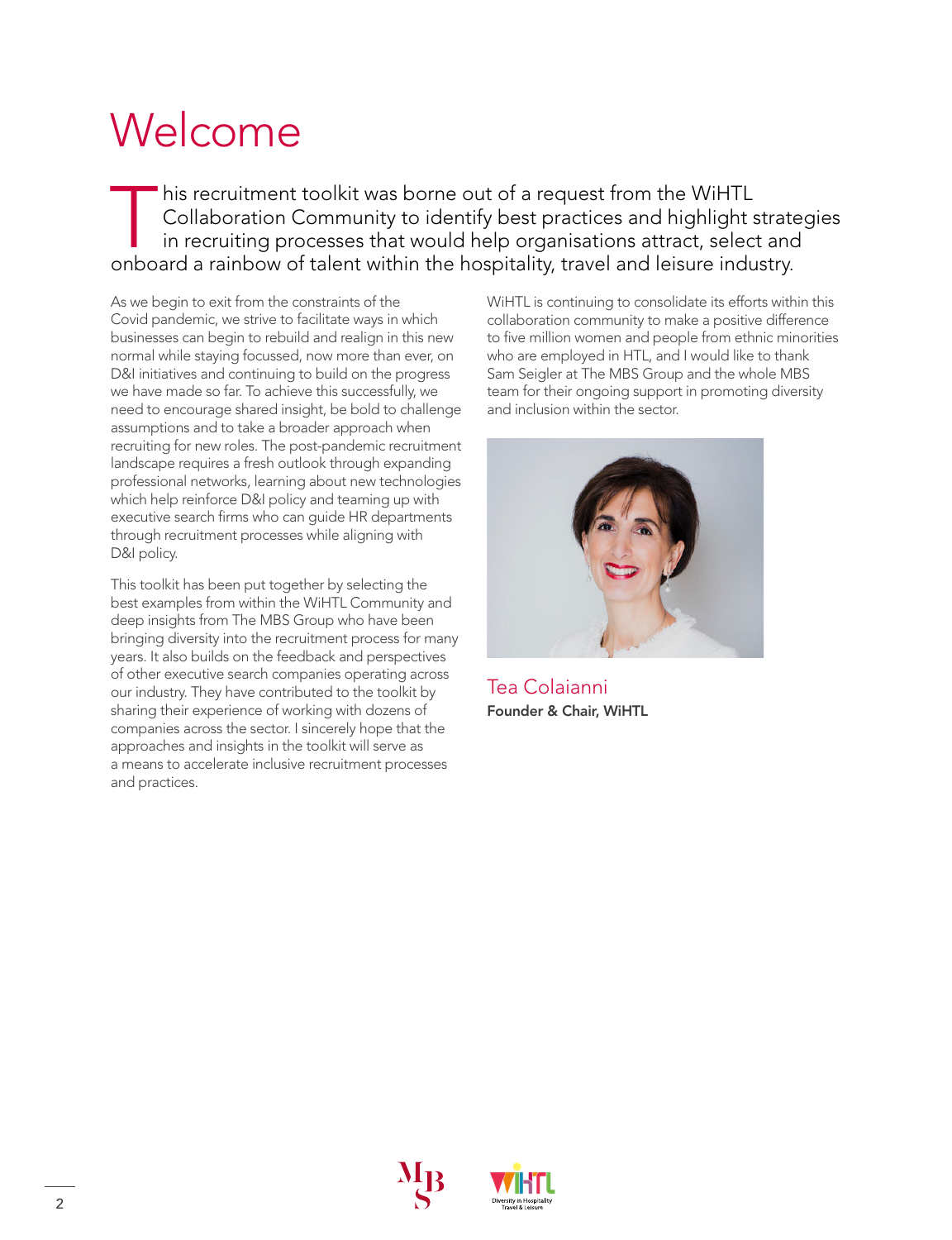#### he MBS Group is delighted to partner with WiHTL for this practical guide to recruiting for diversity.

It is no secret that the hospitality, travel and leisure sector has faced never-before-seen disruption since the outset of Covid-19. It is also unsurprising that D&I slipped down the list of corporate priorities at the height of the crisis.

But today, businesses are reopening their doors, restoring their workforces and refreshing their senior teams – and there is an opportunity to build back better, with diversity at the top of the agenda.

The case for diversity has never been stronger than now: as we move into the latter stages of the pandemic, organisations will need creativity and varied insight as they re-orientate themselves to rapidly changing customer needs.

The sector is also facing a labour shortage in the wake of the pandemic. The businesses that fail to prioritise diversity will find themselves unable to reach or attract the best available talent to resume trading as normal. Indeed, this could be a watershed moment, when organisations realise the true value of diversity.

This toolkit lays out a series of practical steps that companies can take to ensure their hiring processes, at both workforce and leadership team level, are encouraging D&I. It is not designed as a checklist, nor as a one-size-fits-all solution. But while actions to increase representation and promote inclusion will be determined by individual priorities and budget, every organisation can benefit from reconsidering established norms around assessment, job descriptions and the use of technology in hiring.

Perhaps most critically, hiring and recruitment activities should be reimagined to give weight to future potential rather than past experience. At an executive search level, existing imbalances mean that asking for proven experience can often result in a candidate pool that is predominantly white and male. Leaders should instead look for leadership qualities, soft skills and long-term potential.

Fundamentally, any efforts to hire with diversity in mind should be underpinned by a culture of inclusion. Without a truly inclusive culture, businesses will not be able to unlock the value of making diverse hires.

The MBS Group has been championing diversity for more than 30 years. Our hope is that this toolkit can provide leaders and hiring managers with practical guidance and tips – and play some small part in moving the dial in the sector.



Sam Seigler Director, Hospitality, Travel and Leisure The MBS Group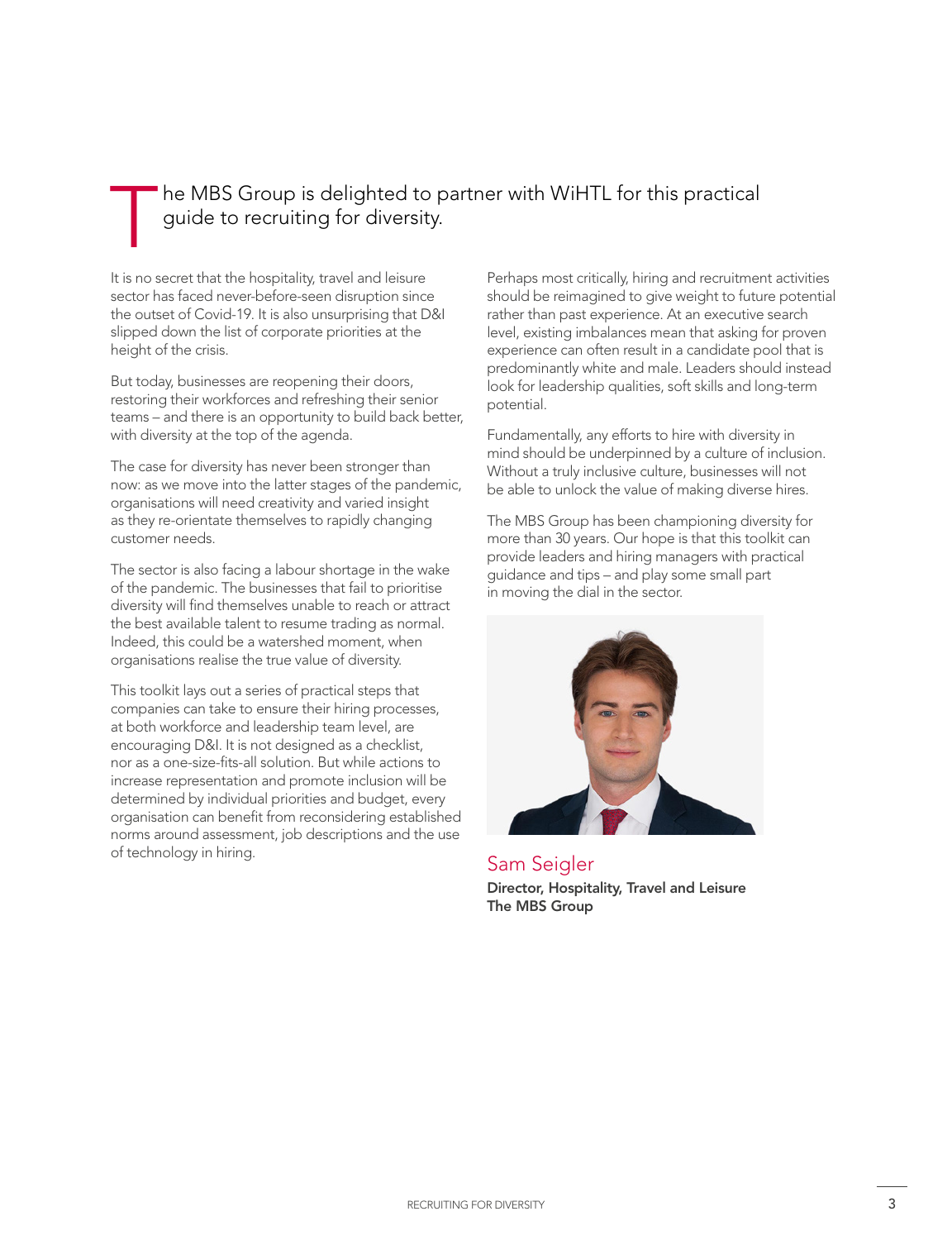## Introduction

#### Prioritising diversity and inclusion (D&I) is not only right morally,<br>but a commercial imperative for businesses looking to succeed<br>in today's commercial landscape. but a commercial imperative for businesses looking to succeed in today's commercial landscape.

For hospitality, travel and leisure (HTL) businesses, Covid-19 has likely paused or even reversed progress on D&I. But as businesses rebuild their workforces and refresh their senior teams, there is opportunity to do so with D&I at front of mind.

This publication is a toolkit for businesses looking to recruit in a way that promotes inclusion and results in diverse teams. It is not designed as a checklist, nor as a one-size-fits-all approach. Businesses are at very different stages of their D&I journey, and steps to improve on diversity will be determined by individual priorities and budget.

Most importantly, any progress on D&I should be underpinned by a culture of inclusion. Across the HTL sector and beyond, the companies with the most mature D&I strategies are actively prioritising inclusion over individual aspects of diversity and representation. After all, achieving diversity at any level does not necessarily mean a company is inclusive, and a singular focus on meeting representation targets can distract from solving deep-rooted issues that exist further down the organisation.

The diversity agenda should also be driven from the top. Board-level sponsorship, and accountability from the executive team, can mean the difference between progress and backwards steps on diversity.

The HTL sector does face a number of unique challenges, including the displacement of thousands of workers since the pandemic, the high turnover rate of staff and the prevalence of seasonal employees. Like many businesses, geography can have a significant impact on the ability to make diverse hires – companies in cities will find it easier to progress on ethnic diversity than those in regions with a predominantly white population, for example.

This toolkit provides guidance on how to recruit for D&I, looking at each aspect of the hiring process and taking into account a number of different diversity 'lenses' including gender, race and ethnicity, LGBTQ+, age, disability and neurodiversity.



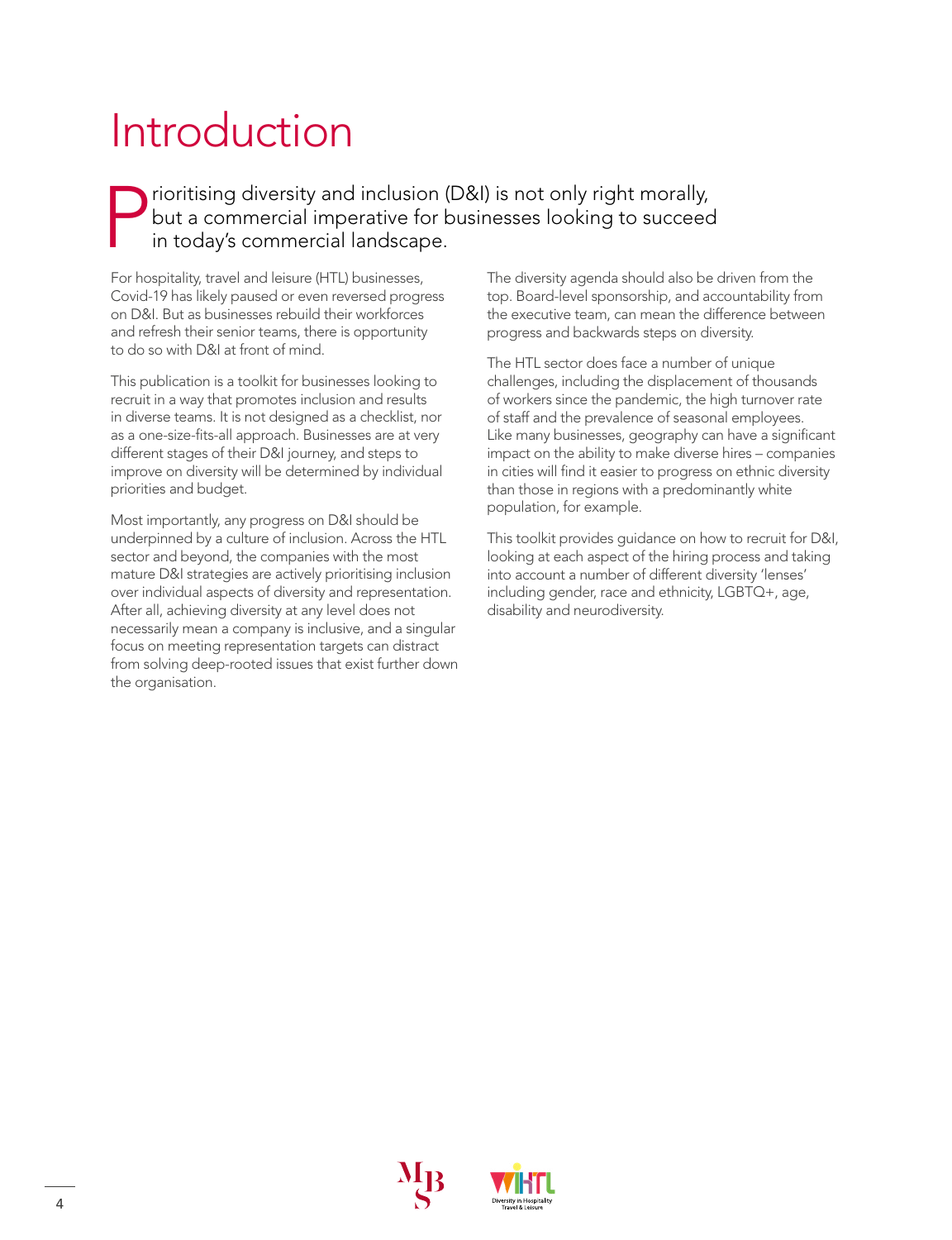### At a glance: 10 steps towards more inclusive hiring

#### 1. Rethink what good looks like for executive hires

Avoid specifically requesting proven experience when recruiting the most senior leaders. Doing so can lead to a predominantly white and male candidate pool. Look for an executive search partner that prioritises D&I.

#### 2. Focus on future potential over past experience

Too much weight on past experience and long lists of 'nice-to-haves' on job advertisements can discourage women, applicants from ethnic minorities or those with less access to opportunities from applying for roles.

#### 3. Leverage young talent

Partner with local schools, colleges, universities or youth organisations to bring in and upskill diverse talent. Social media, specialist recruiters and diversity-focused job sites are all good sourcing mechanisms.

#### 4. Review assessment practices

Establish standardised, objective tests that mimic real-life tasks to capture how well candidates are suited to the job requirements and avoid human bias in interview processes.

#### 5. Advertise your D&I policies

Be upfront about flexible working and parental leave policies on job advertisements, personalise your equal opportunities statement and publish diversity data to attract a more diverse applicant pool.

#### 6. Make D&I integral to your employer brand

Consider how effectively your company values are reflected in all marketing and social media activity.

#### 7. Pay close attention to the use of technology in recruitment

Ensure sufficient checks and balances on any digital tools used for hiring, which can increase efficiency but inadvertently reinforce human biases.

#### 8. Consider centralising recruitment processes

Moving towards a centralised hiring model can mitigate unconscious or conscious bias from individual site hiring managers.

#### 9. Track data

Collect and analyse diversity data at every level of the recruitment journey, to identify the stages at which diverse candidates exit the process.

#### 10. Set targets and measure progress

In practice, this can cover everything from demanding balanced shortlists from executive search partners to matching the ethnic makeup of the local population.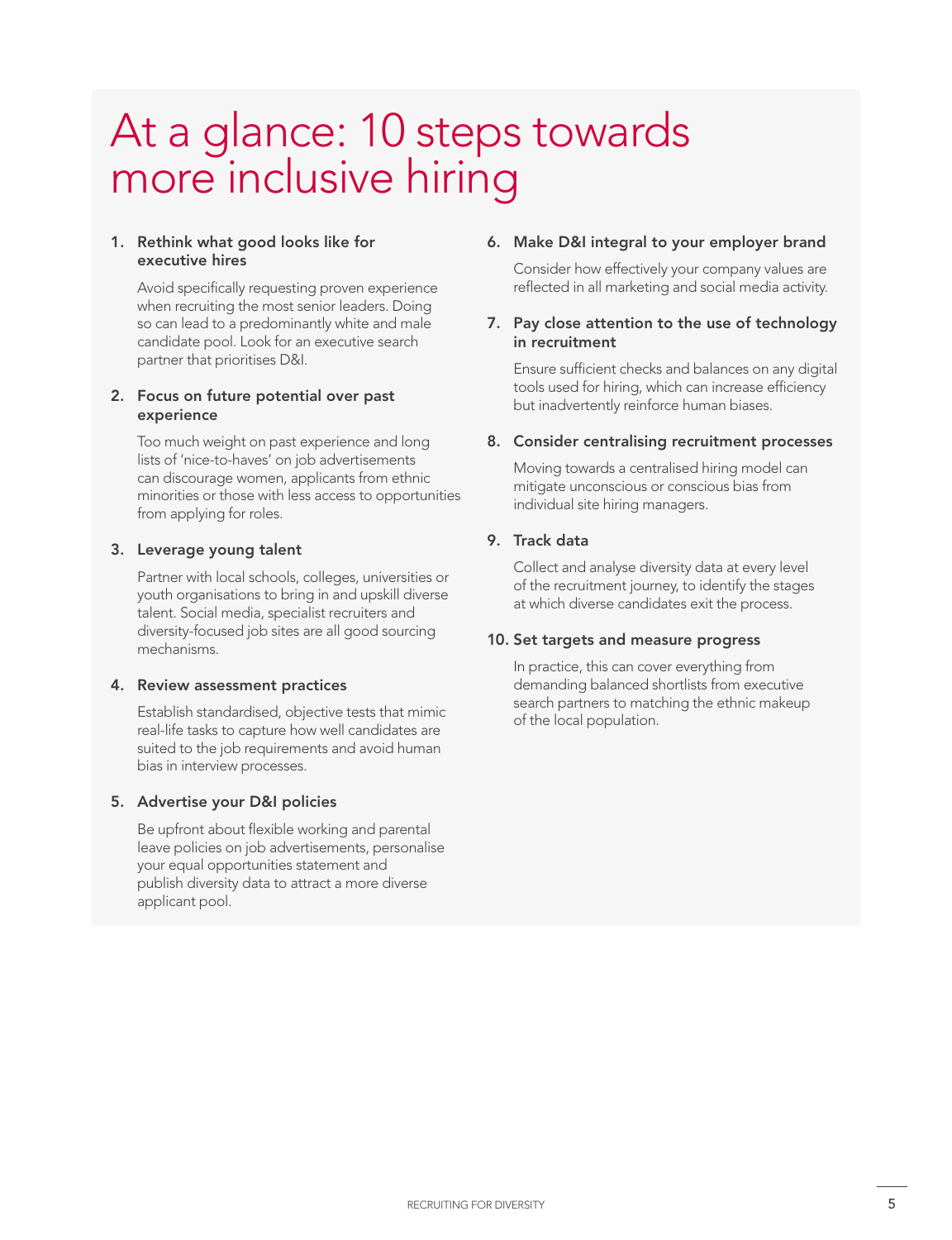## Focus on: executive hiring

Diversity must be a business-wide priority, and recruitment efforts should<br>be focused both on workforce hiring and on building a strong and diver<br>executive and senior team. be focused both on workforce hiring and on building a strong and diverse executive and senior team.

While the points detailed in this toolkit are relevant for both areas of hiring, this section details specific areas of focus for building your senior team.

#### Choose your executive search partner carefully

- Partner with an executive search firm that takes diversity seriously, and truly recognises the benefits of D&I.
- Choose a firm that has signed up to the WiHTL [Code of Conduct for Executive Search companies](https://www.wihtl.com/collaboration).

#### Demand balanced shortlists and longlists

• Request a 50/50 gender split shortlist from executive search partners, or a list with 50% diverse candidates across all facets of diversity.

#### Diversity training

• Provide compulsory diversity and unconscious bias training to any team member involved in interviewing or interacting with candidates.

#### Examine your assessment criteria and brief your executive search partner accordingly

- Avoid specifically asking for proven experience. Because of existing imbalances in the hospitality sector, the pool of candidates with, for example, proven CEO or MD experience is often predominantly white and male.
- Similarly, asking for a certain number of years in a role can limit the number of candidates presented.
- Reconsider how many 'must have' criteria are really essential. Instead, look for leadership qualities and future potential.
- Psychometric tests can assess resilience, emotional intelligence and decision-making without relying on past experience.

#### Communicate your flexible working policies

• This includes in the job descriptions and letting your executive search partner know that remote or flexible working is available.

#### Look outside the sector

• Don't limit the candidate pool to those in the HTL sector. It is often necessary to look beyond the sector to find women or diverse candidates who have sufficient experience.

#### Ensure Board engagement on D&I

- D&I should be a Board-level priority. Appropriate governance and engagement from the Board is vital to build diverse and inclusive teams.
- The Board should regularly receive reports on core D&I metrics, and support the CEO to drive progress on D&I.
- Consider appointing a Board-level sponsor for D&I who can drive the agenda.
- In listed businesses, consider establishing a Board-level D&I sub-committee that is separate from the ESG committee.

#### Review the terms of your Nominations **Committee**

• Ensure that the Nomination Committee is following best practice to achieve a diverse and inclusive leadership team.

#### Build a pipeline of diverse leaders

- Long term, businesses should prioritise developing and sponsoring their own female and diverse leaders who can rise up into the most senior roles.
- This involves giving leaders P&L responsibility and preparing them to take up Board seats.



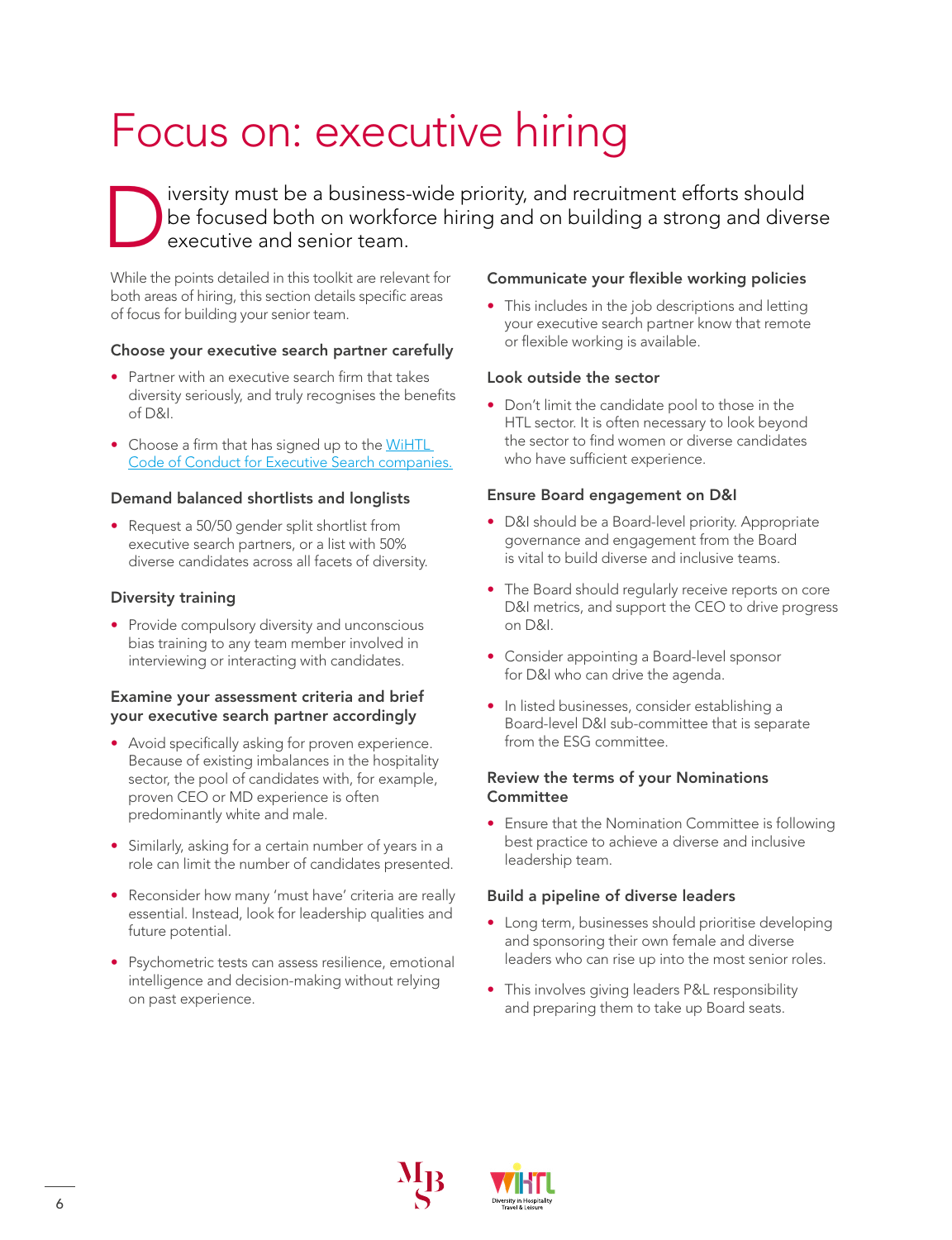### How executive search firms are approaching D&I

The role of executive search is integral to driving diversity at senior levels<br>across the HTL sector. To better understand the impact of their role,<br>WiHTL surveyed a selection of executive search firms operating within<br>the across the HTL sector. To better understand the impact of their role, WiHTL surveyed a selection of executive search firms operating within the sector to determine their internal approaches to diversity as well as the challenges and best practices they experience when supporting their clients to hire diverse talent at a senior level.

Just over 60% of the firms reported that approximately 50% of their appointments in the last 3 years have been filled with diverse candidates with an 85% retention rate within the first year of employment. However, the research also highlighted the ongoing need to educate and constructively challenge the thinking of some of those responsible for hiring talent at a senior level, to ensure diversity remains a key component of any search criteria.

#### Internal approaches to diversity

As part of the research, 88% of companies surveyed stated they had a global reach and confirmed that D&I was a key priority for their organisation with most companies stating they had an internal D&I policy. One organisation shared that diversity and inclusion was at the heart of their business and they committed 20% of their time to driving the agenda. Another firm stated they discussed diversity and inclusion both in relation to their clients and their own organisation on a weekly basis. Many of the firms recognised that there was a lot more to do internally and externally with their clients but felt there was a huge commitment and passion for the subject.

> "D&I is not new to us, it is fundamental to who we are and not just a process we follow. We have a long track record of delivering inclusive shortlists and recruiting diverse candidates."

In terms of collecting data, 100% of companies stated that they capture the D&I data of both internal appointments and client appointments. Of these, 75% of companies published details of D&I client appointment data internally, however only 15% published this data externally. In comparison, less than

50% of companies shared D&I information on their own internal appointments within their own organisations. None of the firms surveyed had voluntarily published their ethnicity pay gap with 29% stating they have a plan to publish before it becomes mandated.

When it came to promoting best practice within their own organisations, the majority of firms had reviewed their own practices to remove bias and had conducted unconscious bias training. Interestingly, one firm stated they did not believe that unconscious bias training is effective and believe that it actually serves to reinforce biases. Most firms had also implemented an internal mentoring programme to support progression of diverse candidates, however only 25% had a reverse mentoring programme. Nearly 60% of companies had set up an internal D&I steering group/council, with one firm sharing that their D&I steering council is attended by their CEO and COO. However, the number dropped to below 30% of companies that had established some form of employee resource groups or executive sponsorship programmes. One firm had gone further than establishing ERGs and had also created allies programmes with the aim to support allies of underrepresented groups or areas of inclusion like LGBTQ+, disability, ethnicity, gender and social mobility. The aim of each group is to support allies to fulfill their commitments and foster inclusive cultures. The same organisation had also organised D&I festivals and regularly published D&I newsletters to support awareness of the D&I agenda. One firm shared they did not have any ethnically diverse consultants and this was something they were actively trying to address.

A key barrier to progression of diverse talent is bias in any assessment process, 85% of companies surveyed stated they had reviewed their practices for potential bias with some ensuring that their assessment processes were adapted to suit the needs of their candidates and help attract a wider pool of talent. One firm shared they always interviewed candidates in pairs to check that bias was removed from their process. All of the firms agreed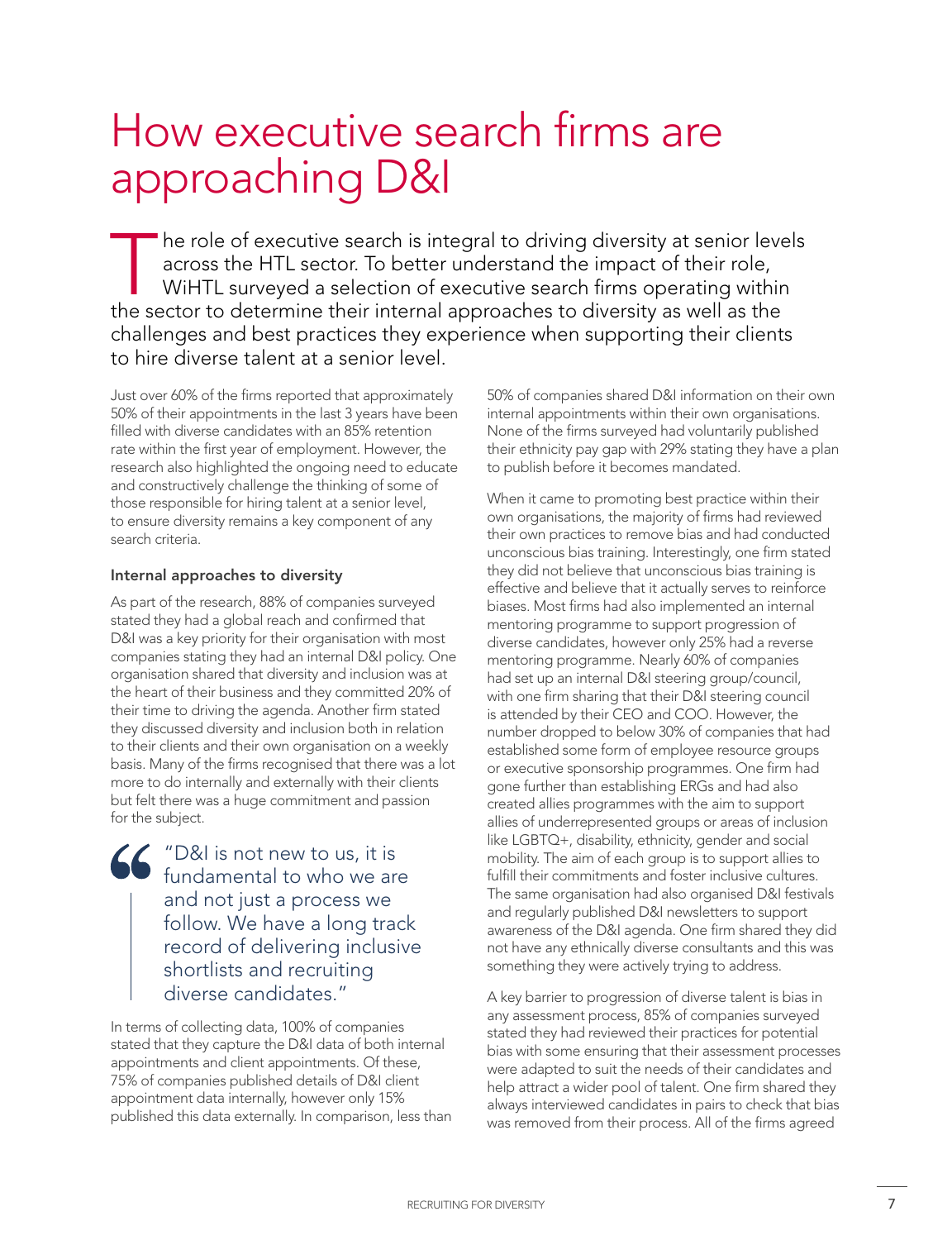that the key role they played in removing barriers to the placement of diverse candidates was the advice, education and sometimes constructive challenge they gave to their clients. However, it was acknowledged that the level of challenge was dependent on the strength of the relationship. But all stated they would be prepared to have 'courageous conversations' when they felt it was required.

#### Client progress on diversity and inclusion

Most of the executive search firms felt that many of their clients within the sector had growing expectations of search firms to provide more diverse candidates. One firm had grown its Diversity Practice to 25 partners around the world in response to the realisation that diversity had become a key priority with a growing impact on international organisations.

Just over 60% of the firms reported that approximately 50% of their appointments in the last 3 years have been filled with diverse candidates with only 15% having left the role within the first year of employment, which implies that the majority of diverse candidates had felt a sense of belonging within their new roles and organisations. As part of the survey the executive search firms were asked if there was a functional difference on the placement and retention of diverse candidates. Interestingly 50% who responded said yes and 50% said no. This would indicate that any difference could be attributed to company culture rather than a true functional difference.

The firms were also asked what proportion of their clients viewed D&I as a business priority with just over 70% of firms stating that most, not all, of their clients did view D&I as a business priority. Encouragingly the proportion of client companies that had maintained the focus over the pandemic was high at 85%. One firm stated that they felt the D&I agenda in organisations is stronger than ever along with wellbeing and mental health having come to the forefront of thinking with increased awareness during the pandemic.

Nearly half of the companies surveyed stated 75% of their clients insist on a diverse shortlist, however there is still a significant proportion of client companies where diverse shortlists were not a prerequisite to the search criteria. Nearly 30% of search firms had seen a significant increase in the expectation of clients to receive a diverse shortlist in the last 12 to 24 months with 57% seeing some increase and 14% not seeing a change in their clients' expectations.

One firm stated that the understanding of the importance and value of diversity of thought and thereby the need for inclusive leadership has increased and this has led to greater awareness and insightful dialogue on the importance of diverse shortlists. Some firms shared that gender seemed to be the main focus in placing diverse talent, particularly outside of the UK and North America. In fact, most of the search firms shared that placing a woman to a Board or senior level position was not a challenge, however one company added that this may be applicable only to the HTL sector as the placement of senior female candidates could still be a challenge in other sectors. However, most firms stated that appointing someone from an ethnic minority background at the most senior levels remains difficult, particularly identifying talent who meet the brief in terms of skills and experience. This was also applicable to first time Non-Executives, and identifying individuals who have the potential to be a NED. It was at this stage that the need to educate and advise their clients to widen or adapt their brief to broaden the search and attract diverse talent became apparent.

#### Challenges and opportunities

The level to which clients are open to constructive challenges regarding D&I during a search assignment is varied depending on the strength of the relationship, company ownership and openness to review desired candidate criteria. It also depends on the current level of awareness with regards to D&I and 'how far up' the agenda the subject is.

One organisation stated data and relationships are critical in both measuring progress and in the adoption from their clients of new and effective policies to promote lasting change. The same firm observed that organisations who are more diverse tend to use three key initiatives when recruiting board members or senior key leaders. These are:

- 1. Partnering with D&I membership organisations
- 2. Setting diversity targets
- 3. Implementing measures to reduce unconscious bias when recruiting.

Many of the search firms also stated they believe there is not a lack of diverse candidates in potential talent pipelines. However, to attract and recruit this talent, organisations need to broaden the criteria and resulting brief and be receptive to bringing talent in from outside the sector. For example, many briefs or job descriptions place a large emphasis on experience over potential.



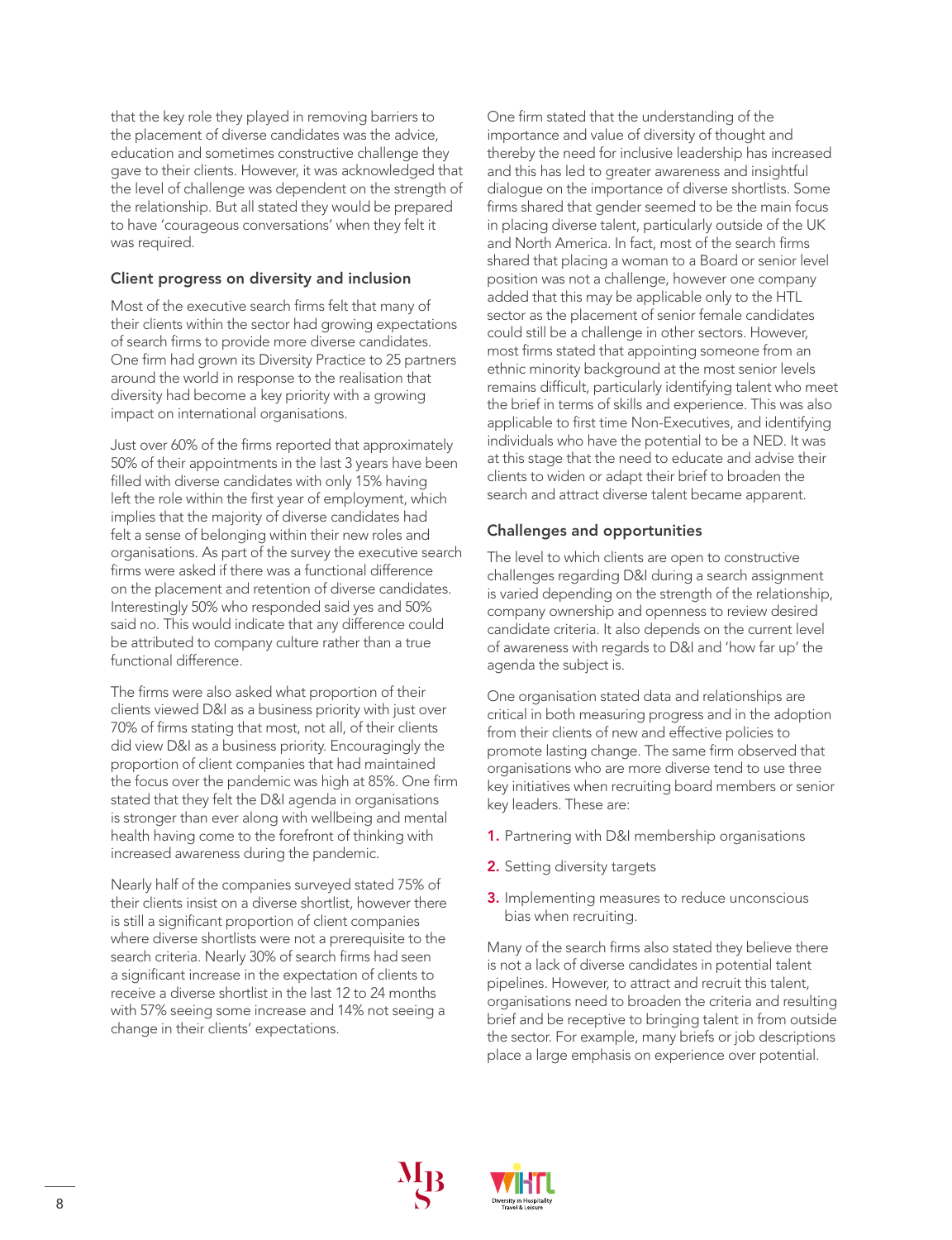"Most recently in the case of a Group Finance Director search, we were asked to source an accountant with a strong technical background. This typically leads to a search focussed on ACA qualified accountants. In this case we advised our client to include qualifications such as CIMA & ACCA as this would identify candidates from a much more diverse background. A Black woman was appointed into this role as a result of this guidance."

Recent McKinsey research also states that 40% of people reported turning down a job because of a perceived lack of inclusion at an organisation. Therefore, many of the search firms shared the view that if organisations wish to retain diverse talent more effectively, there needs to be a visible commitment to building inclusive environments that are authentic and enable diverse talent to thrive. Examples from the research included the need for clients to be open minded and willing to make adjustments and accommodations to suit the needs of diverse candidates both at interview stage and when they join the company.

"The future success of a placed candidate will depend on whether the client has successfully created a truly inclusive culture/environment in which they can belong and thrive. Without belonging, diversity is not sustainable."

One firm stated they had created an internal D&I Advisory Council that their clients have access to with a view to gaining insight and fresh thinking on the topic. Another firm shared that the key was to educate their clients on effective and inclusive hiring practices not only for external hires but also internal succession to ensure diverse talent can thrive at all levels and fuel a robust talent pipeline to the most senior leadership positions. Another shared that they reinforce the importance of long-term cultural change and inclusion and emphasise that without an inclusive culture, their clients won't be able to recruit and retain diverse talent.

"[We can] educate the client to the benefits of opening up the brief to include a wider range of candidates in terms of skills, experience levels, sector and geography. We recommend that the client hires for potential rather than 'been there and done it'. We also stress that they must look for culture 'add' not culture fit, although aligned values are key."

When it came to other strategies that have proven to be successful in driving diverse appointments, search firms were evenly split on the topic of setting targets or quotas to drive more diversity. Some felt the introduction of quotas and targets would help drive the dial faster whilst others felt it would lead to tokenism and any gains would be short-lived and not sustainable. Many firms also shared that practical interventions like using blind CVs could be useful, however they reiterated again the importance of education and supporting the client to widen their thinking were more impactful actions.

Research by a tier 1 international global executive search firm suggested that a complete review of an organisation's executive search process is a key step to recruiting and retaining diverse talent.

For example, from a holistic approach, the research posits that a focus on equity rather than equality would be a significant step change. At the moment, the firm finds, many organisations and search firms are focusing on following an executive selection process based on equality that aims to create a fair outcome by treating people the same, irrespective of need or personal circumstances. By contrast, an equitable process would focus on creating fair outcomes by treating people differently in line with their needs.

More specifically, the research also highlights the need to offer senior leaders training on how to make a selection process consciously inclusive. This could include understanding the importance of a diverse interview panel as well as how to use psychometric reports as 'a great exploratory tool for both clients and candidates to engage in a deeper dialogue, build trust and relationships, and deepen comfort levels and understanding of each other' as opposed to a binary insight into strengths, weaknesses or 'cultural fit'.

Finally the research recommends 'reimagining' other steps in the selection process, such as referencing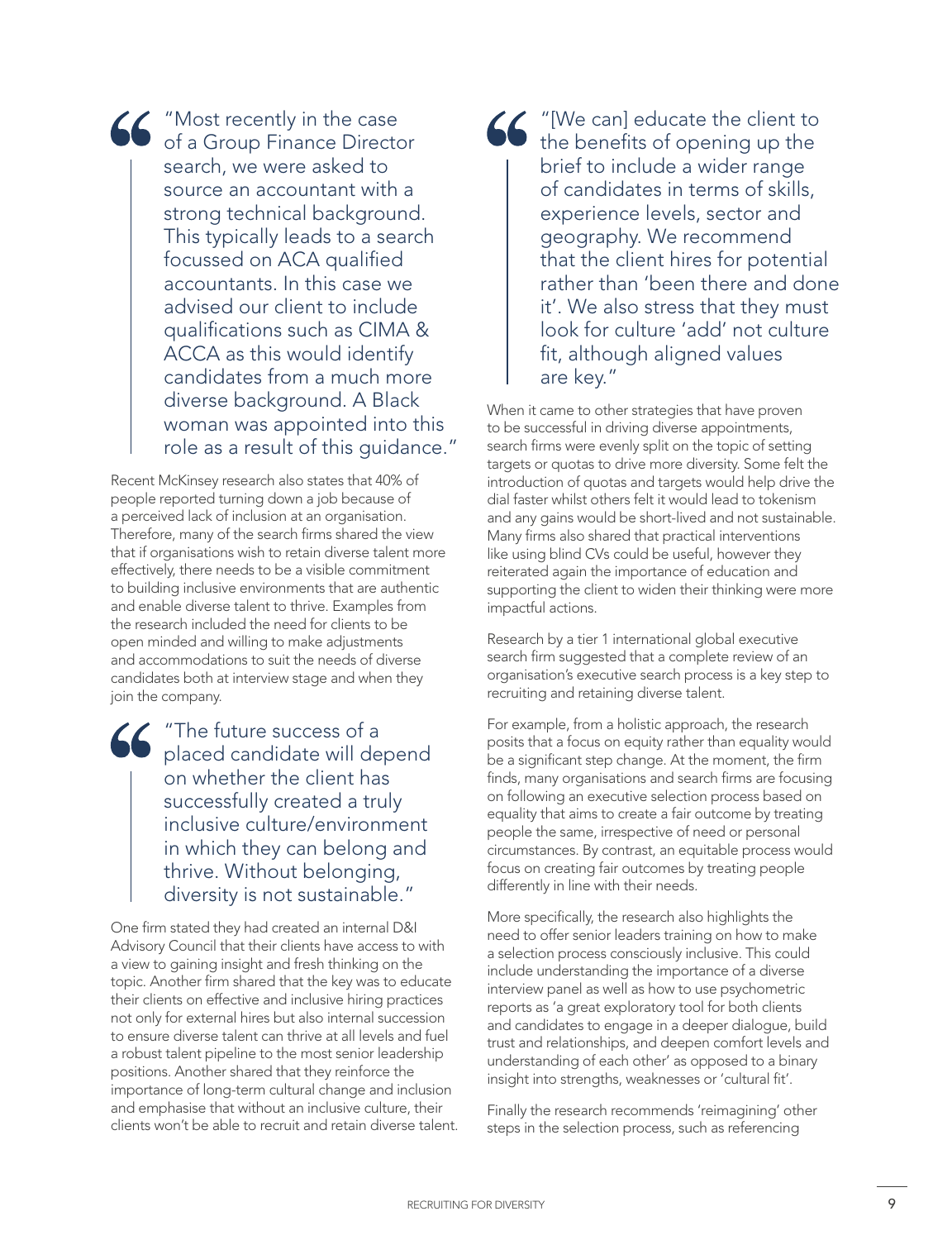and contract negotiation, both of which should be more personalised and take a candidate's personal circumstances into account. The guide gives the example of a female senior leader who as a mother may value workplace flexibility.

#### Conclusion

Overall, the results of the survey were encouraging as they demonstrated progress has been and continues to be made. However, to set some context, the Parker Review recommended that every FTSE 100 board have at least one ethnically diverse board member by 2021, and the same on the FTSE 250 by 2024. According to the aforementioned research by an international search firm, this would mean in practice there needs to be up to 50 ethnically diverse board appointments by the end of 2021 on the FTSE 100 and up to 200 ethnically diverse board appointments by 2024 for the FTSE 250. Unless rapid and lasting action is taken, it appears the target for 2021 will not be met and the target for 2024 feels somewhat out of reach.

This is particularly relevant for the HTL sector, which has been badly impacted by the pandemic and its appeal perhaps diminished to a wider selection of candidates. The search for diverse talent must therefore be wider than the 'traditional avenues' and as one executive search firm commented:

#### "We need to see more "out of the box" thinking in the industry away from the "been there and done it" traditional profile that tends to be the default position in some parts of the broader HTL industry."

The importance of organisations and their senior leadership teams widening their thinking and criteria of what 'good' likes for a role cannot be underestimated. Adopting and adapting an end-to-end executive search process that focuses on the matching of values and a willingness to recruit for potential rather than experience is critical if the progress gained over the last few years is to be continued and drive meaningful change in the future.



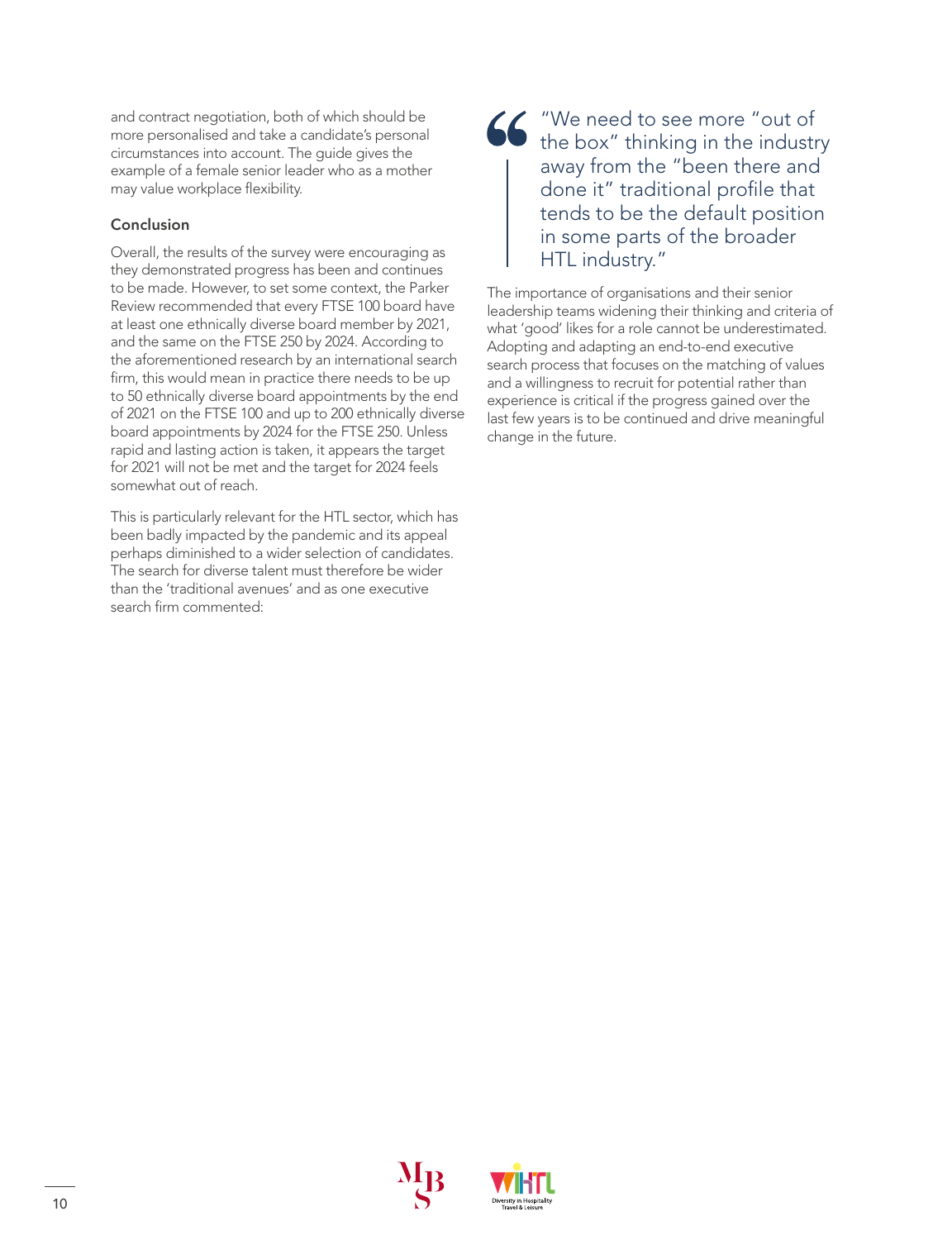### At a glance: 10 tips for making diverse executive hires

- 1. When selecting an executive firm, ask them to provide information on their internal approach and performance in regards to Diversity and Inclusion
- 2. Review the criteria and brief for the role with the selected executive search firm to identify areas that may need to be broadened or even removed to attract a more diverse Talent Pool
- 3. Insist on a balanced short-list
- 4. Be open to transferrable skills e.g. candidates from outside of the sector or perhaps candidates that do not have a 'traditional' career path
- 5. Review the intended selection process to make sure it is consciously inclusive and offer senior leaders training
- 6. Adopt and adapt an end to end executive search process that focuses on personalising the candidate experience and enables the matching of values and strengths
- 7. Demonstrate a willingness to recruit for potential rather than experience.
- 8. Be open minded and adaptable when building an offer for a candidate to make sure it is inclusive and personlised
- 9. Gather candidate feedback on the entire process (whether they have been successful or not) on how inclusive they felt it had been
- 10. Focus on providing a personalised onboarding and induction process that sets the candidate up for success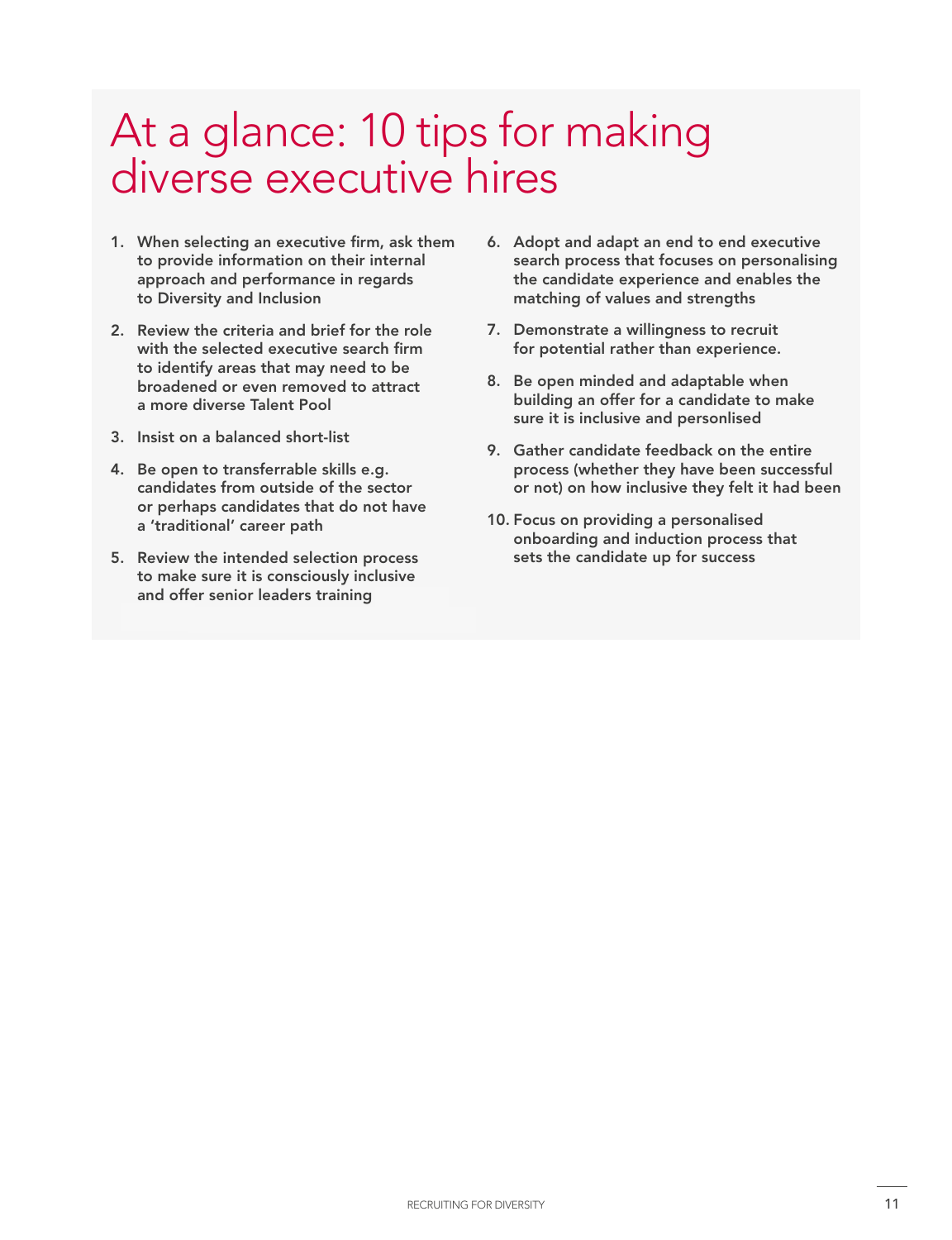## Job descriptions

To attract the best people and avoid unknowingly discouraging candidates<br>from applying or progressing, close attention must be paid to job<br>descriptions. Most broadly, role descriptions should be reimagined<br>to give weight t from applying or progressing, close attention must be paid to job descriptions. Most broadly, role descriptions should be reimagined to give weight to future potential rather than past performance.

#### Reward current skills and future potential over past performance

- Across all levels of hiring from mass workforce to C-suite – job descriptions should be reviewed to ensure that more weight is given to a candidate's future potential than their past experience, which may not reflect their true ability because of existing imbalances in the sector and society.
- Soft skills such as emotional intelligence should be highlighted as well as specific requirements related directly to the role.
- If skills can be learnt in the role such as PowerPoint – don't list them as necessary requirements.
- Consider becoming a BITC '[Ban the Box'](https://www.bitc.org.uk/wp-content/uploads/2021/02/bitc-report-ban-the-box-one-million-jobs-later-feb21.pdf ) employer, and remove the tick box from applications that asks about previous criminal convictions.

#### Don't ask for academic background if not strictly necessary

- Don't demand top grades or even a degree if it is not directly linked to the role. This is an important step in encouraging diversity from a social mobility perspective.
- In light of Covid-19 and the unpredictability around academic qualifications, it is even more important to assess potential rather than academic history.

#### Advertise your flexible working policies

- A lack of flexible working policies has historically been a barrier for entry for candidates with disabilities and/or caring responsibilities.
- Clearly advertising flexible working policies will ensure that no-one is discouraged from applying.
- Advertise flexible working opportunities as a base-level policy, not a benefit that is unlocked after a certain amount of time.
- If remote working is possible, make this clear. A lack of remote working opportunities can discourage those with disabilities from applying.

#### **EXAMPLE:**

The furthest-along businesses in HTL and elsewhere are allowing colleagues to 'reclassify' themselves as home workers or hybrid home-office workers.

#### Advertising flexible working – in numbers

Even though [63%](https://assets.publishing.service.gov.uk/government/uploads/system/uploads/attachment_data/file/843571/Encouraging_employers_to_advertise_jobs_as_flexible.pdf) of employees work flexibly, only 22% state this in the job description or advert.

Job adverts offering flexible working gain up to 30% more applicants, with women more likely to apply than had flexibility not been offered in the advertisement.

One study saw a 16.4% increase in applications when jobs were advertised as part-time, including 19.3% increase in proportion of female applications to senior roles.



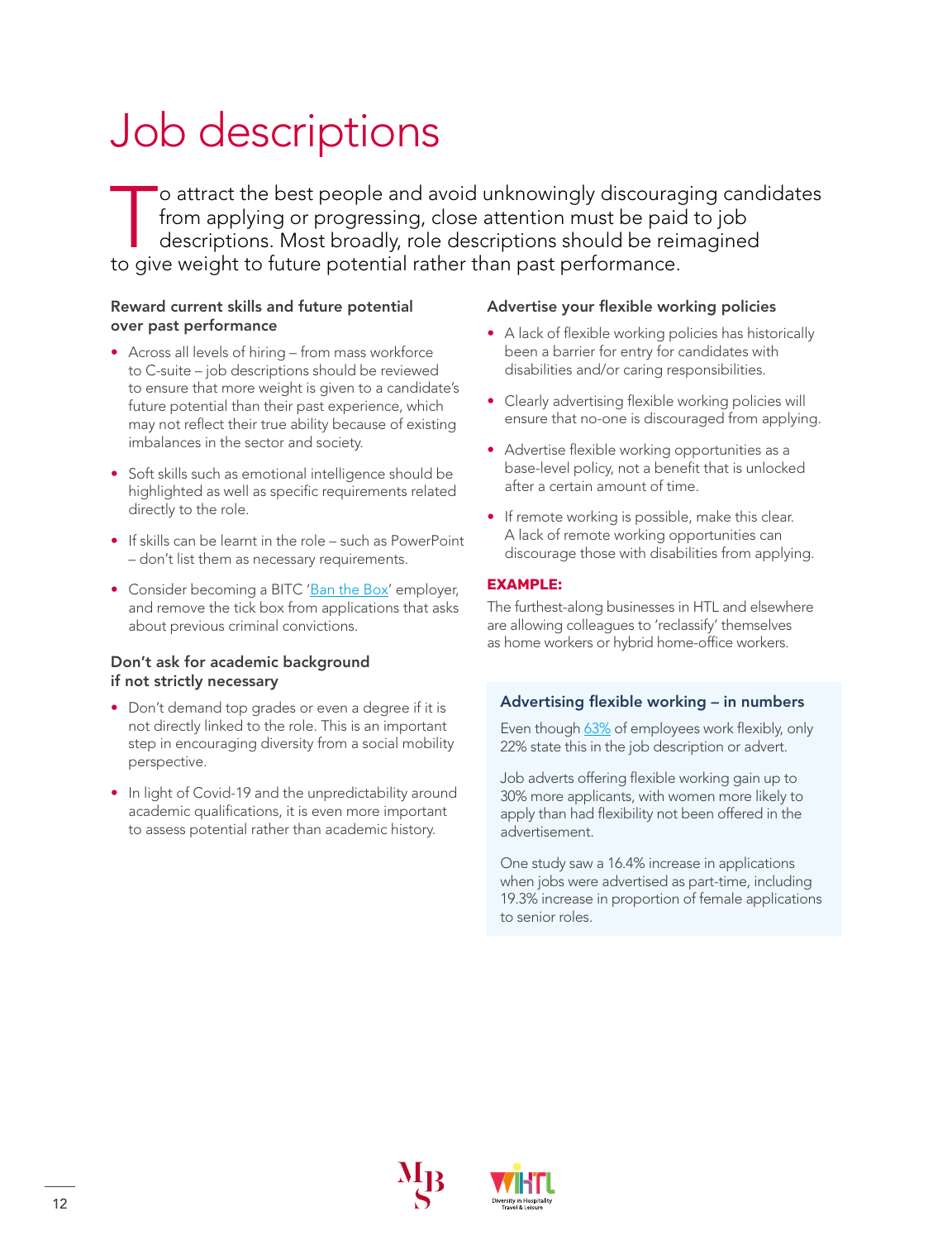#### Use inclusive language in job descriptions and adverts

- Too much business jargon or too many acronyms can discourage young people, those with less experience, or those from underprivileged backgrounds from applying for roles.
- Avoid gendered words software and AI tools can help catch words linked to stereotypes that may disproportionately attract or deter men or women.
- Implied, or stated, requirement to be involved in extra-curricular activities can be off-putting to those with caring responsibilities.
- Avoid long lists of 'nice-to-haves', which has been found to discourage women from applying.

#### **EXAMPLE:**

One travel group changed a role name from 'driver manager' to 'people manager' and three times as many women applied.

#### 17 words that are turning women away from your jobs

Studies show that these are the masculine-oriented words you should avoid if you want to make your job descriptions appealing to women:

- Active
- Adventurous
- Aggressive
- Ambitious/Ambition
- Analytical
- Assertive
- Autonomous
- Decisive
- Determined
- Dominant/Dominating
- Independent
- Lead
- Ninja
- Objective
- Outspoken
- Rock Star
- Superior

*From ['17 Words That Are Turning Women Away](https://www.linkedin.com/business/talent/blog/talent-acquisition/words-that-turn-women-away-from-job-descriptions)  From Your [Jobs',](https://www.linkedin.com/business/talent/blog/talent-acquisition/words-that-turn-women-away-from-job-descriptions) LinkedIn Talent Blog (2017)*

#### Be aware of accessibility in job descriptions

- Only list requirements such as full driving license if they are critical to the role.
- Ensure job descriptions are accessible to those with sight or hearing impairments. Providing job descriptions and applications in Braille, large print or audio versions can drive inclusivity.

#### Case study: Ban the Box

In 2013, Business in the Community (BITC) launched one of its longest-standing and recognised campaigns, Ban the Box.

Ban the Box calls on UK employers to give exoffenders a fair chance to compete for jobs by removing the tick box from application forms that ask about criminal convictions.

With every employer that signs up to the campaign, more people with criminal convictions can compete for jobs based on their skills and experience rather than being excluded for a past mistake.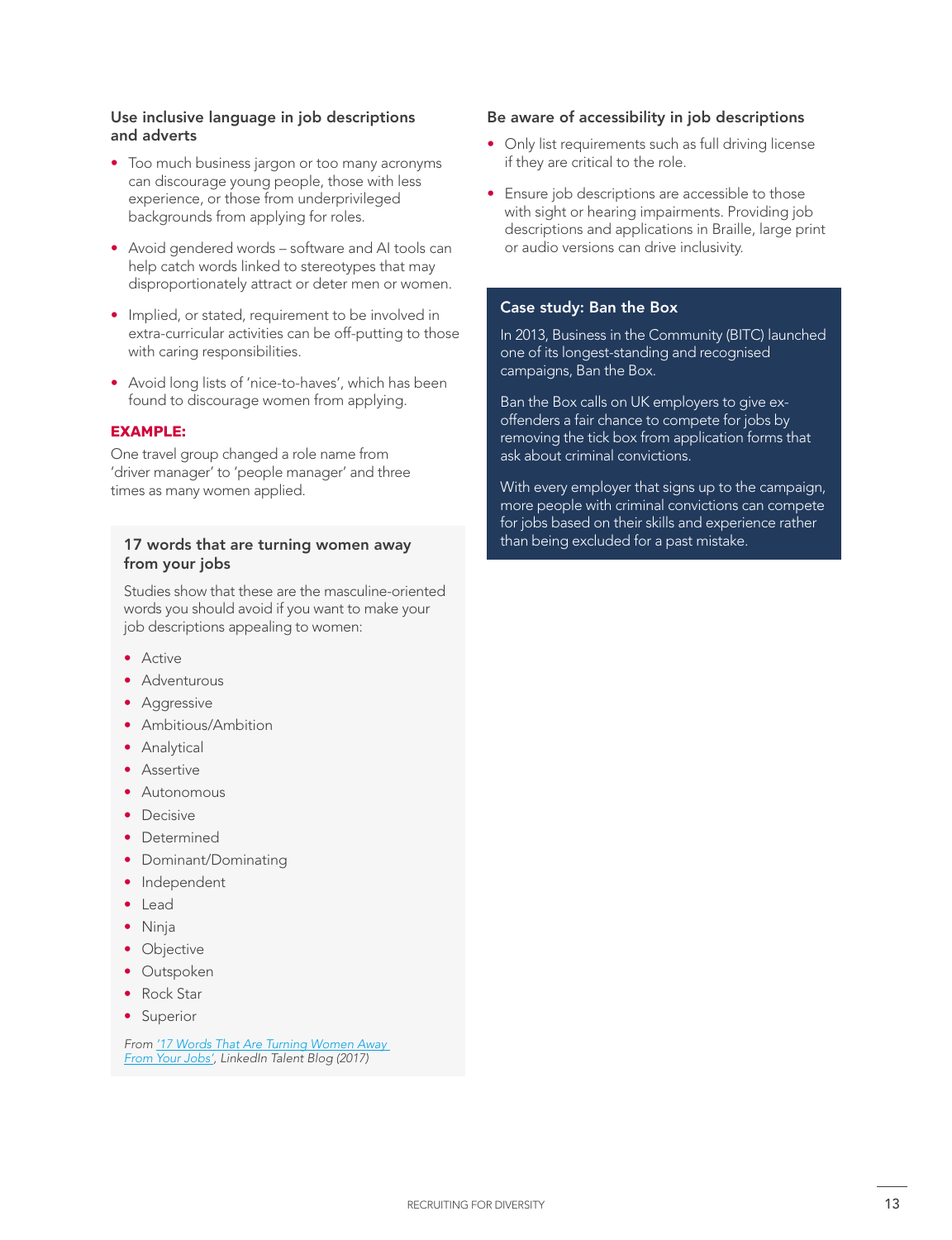## Targeting candidates

Usinesses can drive inclusion and diversity at applicant level by reviewing<br>where they find their potential candidates. There are two main ways<br>of approaching this: broadening the reach of your applicant pool, and<br>positica where they find their potential candidates. There are two main ways of approaching this: broadening the reach of your applicant pool, and specifically targeting underrepresented groups. In particular, by undertaking outreach work with schools, colleges or external charities, employers have the opportunity to attract those who would not have otherwise considered careers in HTL and take them on a development journey.

#### Re-think where you advertise roles

- Make the most of social media. Digital-first recruitment events open the floor up to more young people and other diverse candidates who may not have been able to travel to attend physical recruitment events.
- Research and post on diversity-focused job boards such as:
	- [bmejobs.co.uk](https://bmejobs.co.uk/)
	- [diversitydashboard.co.uk](https://www.diversitydashboard.co.uk/)
	- [ethnicjobsite.co.uk](https://www.ethnicjobsite.co.uk/)
- Consider using diversity-focused recruitment firms, such as Rare Recruitment or executive search firms that have a focus and track record of hiring diverse talent. In 2018, research [69%](https://documentcloud.adobe.com/link/review?uri=urn:aaid:scds:US:c1f26c9e-4b8c-4304-b189-6f2fed50bec4) found that Black candidates were more likely to sign up with a recruitment agency than white candidates.
- Check that any executive search firms have signed the [WiHTL Code of Conduct](https://www.wihtl.com/collaboration).

#### **EXAMPLE:**

A leading hotels chain has a jobs page on Facebook on which they share vacancy adverts, as well as video and photo content of a diverse range of employees doing viral internet trends to engage young people.

#### Target young people

Targeting young people can unlock many different areas of diversity by providing teenagers and students from ethnic minority or socially disadvantaged backgrounds with an opportunity for growth.

- Partner with school and colleges consider running workshops with local school-age pupils to get them interested in the HTL sector, and provide information about later employment opportunities to teenagers.
- Partner with universities and have a presence at careers fairs.
- Partner with charities focusing on young people, such as:
	- The Prince's Trust
	- The Bright Network
- Look into launching apprenticeship schemes that offer the same route to success as graduate programmes.
- Consider role-specific targeting. For example, partner with technical colleges to hire young people into digital roles.

#### **EXAMPLE:**

One restaurant chain in the US ran a University Programme to great success. Of the 123 students who entered the scheme in 2020, 52% were women and 54% were people of colour. The scheme focused specifically on historically Black universities and colleges and other minority serving institutions.



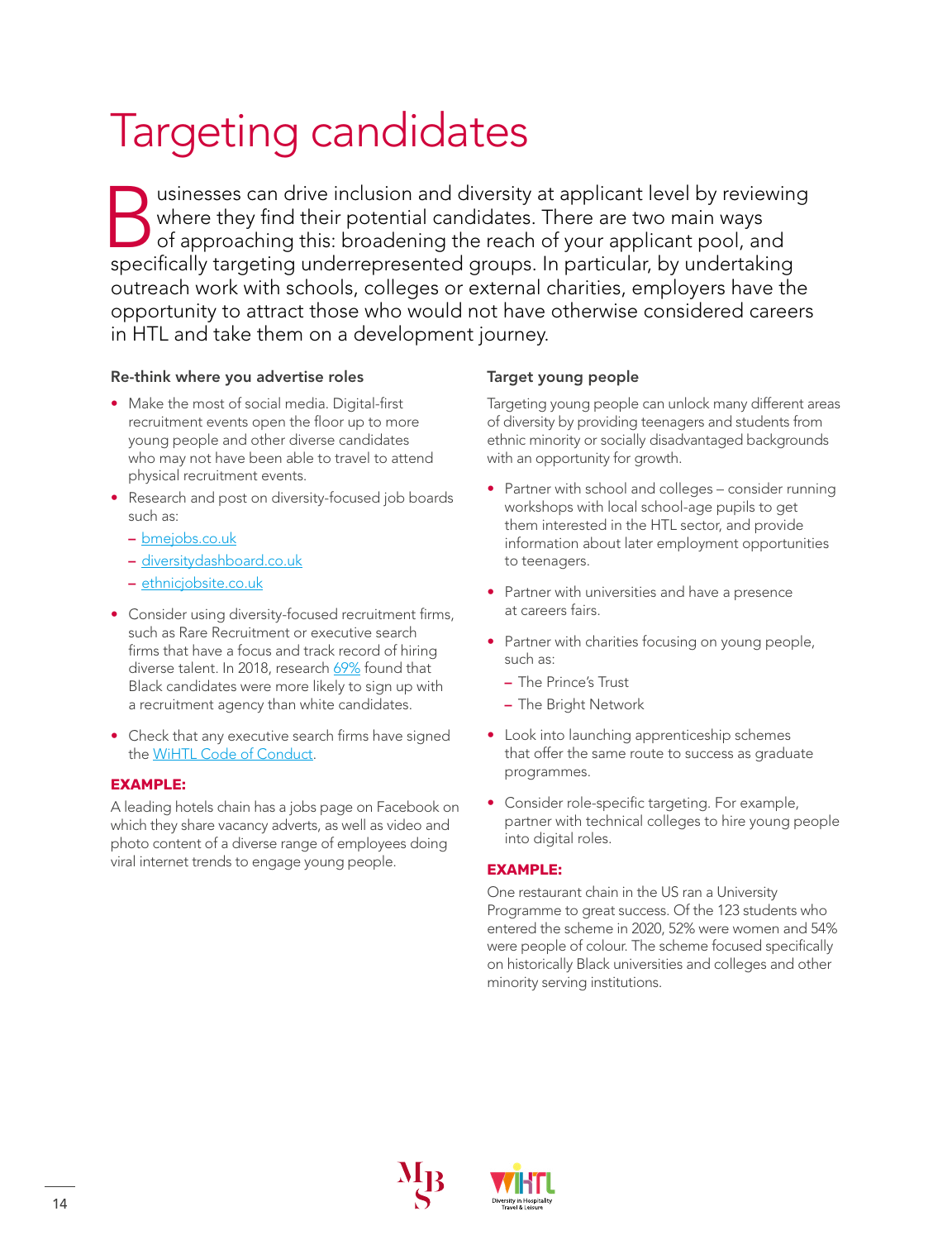#### Case study: easyJet's Amy Johnston Initiative

In 2015, recognising a significant gender imbalance in its pilot community, easyJet launched its Amy Johnson Initiative to encourage more women to become pilots.

Named after the pioneering British aviator, the initiative works with training partners to offer scholarships; offers loan underwriting for cadet pilot programmes; and undertakes awareness campaigns aimed at breaking long-held gender stereotypes, which have successfully driven a rise in women applying for cadet training programmes and joining the airline.

The airline has also established a dedicated outreach programme and pilots have visited over 400 schools and colleges since 2017 to inspire more girls and young women to follow a career as an aviator.

In 2018, easyJet partnered with Girlguiding to sponsor the new Aviation Badge for Brownies to get girls interested in flight at an early age. To date, more than 18,000 girls aged seven to ten have completed their aviation badge. Bias in referral schemes – in numbers

#### Targeting and upskilling

- By targeting and upskilling specific groups, businesses can increase the diversity of thought in their organisation and improve on representation.
- Across the consumer-facing sector, there are examples of businesses working with groups including:
	- National Autistic Society
	- Ex-offender organisations
	- Ex-military or ex-services groups
- Programmes like [Decoded](https://decoded.com/) are designed to arm people with digital tools and an understanding of data.

#### **EXAMPLE:**

As part of the government's Armed Forces Covenant, one retailer has pledged additional support to armed forces leavers in the recruitment process. The business specifically targets veterans through the Career Transition Partnership, which teaches transferrable skills, fast-tracks them through to interview stage, and offers additional leave for reservists.

#### For more senior roles, look outside the sector

• Don't limit the candidate pool to those in HTL. It's often necessary to look beyond the sector to find women or diverse candidates who have sufficient skills or experience.

#### **EXAMPLE:**

One professional services firm runs a programme which recruits diverse professionals with at least two years of work experience in any sector (such as legal, pharmaceuticals, or insurance) and retrains them through a 'bootcamp'-style training programme.

#### Avoid employee referral schemes

- When it comes to hiring or deciding on promotions, avoid referral schemes which are entrenched in bias.
- This practice often gives weight to personal networks at the expense of true diversity.
- To mitigate this, one business offers enhanced referral benefits for diverse hires as part of their employee referral scheme.

An [analysis](https://hbr.org/2018/03/how-to-use-employee-referrals-without-giving-up-workplace-diversity) of 53,000 hiring decisions found that white men are disproportionately favoured in employee referral schemes.

White women are 12% less likely to have received a referral for their current position; men of colour are 26% less likely to have received a referral; and women of colour are 35% less likely to receive a referral than white men.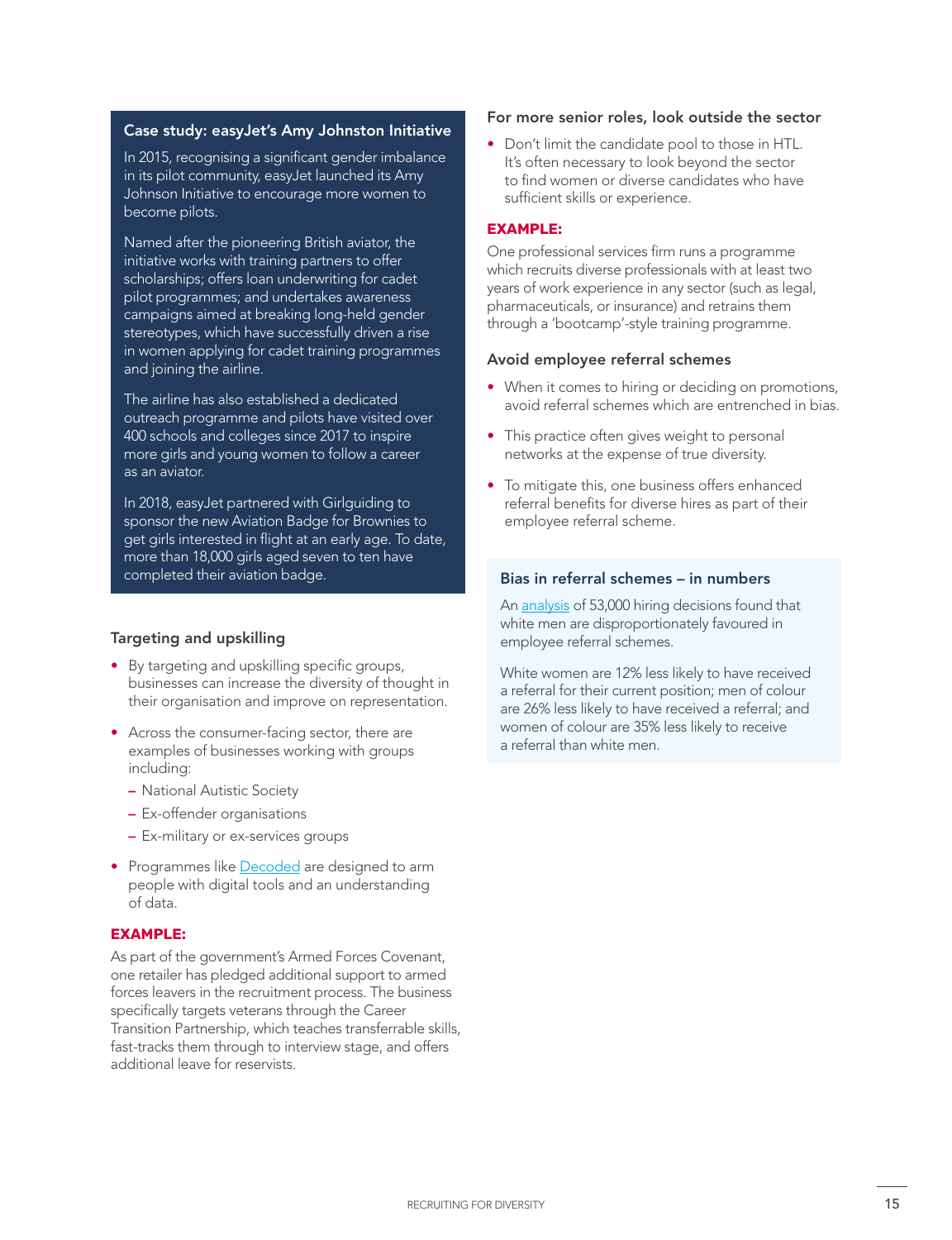## Assessment

I f looking to progress on diversity, it is crucial to review any interview and assessment processes. Current practices may be affected by unconscious bias, or actively exclude certain groups, such as those with disabilities.

#### Consider centralising the assessment process for customer-facing roles

- Centralising customer-facing hiring processes can act to mitigate unconscious or conscious bias from individual site managers or head chefs.
- Many businesses opt to centralise the bulk of the assessment process but give individual store managers the final say.

#### Consider accessibility of your assessment practices

- Ask if interviewees have any special requirements for their interview, for example wheelchair access, answering verbally instead of in writing or additional time.
- For neurodiverse people or those with mental or physical disabilities, working interviews or trial shifts might be more useful than standard interviews.
- Provide clear and detailed information about the format and length of any interview, and be explicit about how candidates can ask for adjustments and share information about a disability, health condition or communication difference.

#### **EXAMPLE:**

One professional services firm has a page on their main applications site hub about how to request support when applying with a disability.

#### Review your assessment practices

- Standardise interviews ask all candidates the same questions and score them quantitively against experience and other skills. Scorecards can be provided with a predetermined scale.
- Consider phone screenings before in-person interviews that focus purely on skills and knowledge.
- A test based around a sample of real-life work can be the best indicator of real job performance.
- Ask interviewers to rate likeability on an objective scale, which separates it from a 'gut feeling' and encourages transparency.
- Communicate with hiring managers that while it might be easier to hire on the basis of experience, it is preferable to recruit talent with potential which can be moulded.

#### **EXAMPLE:**

One hospitality company reviewed its entire assessment process and found that a women were dropping out at an online timed assessment stage. The business took the timed element out of the online test, which redressed the balance and resulted in a 50/50 gender split of final-stage applicants.



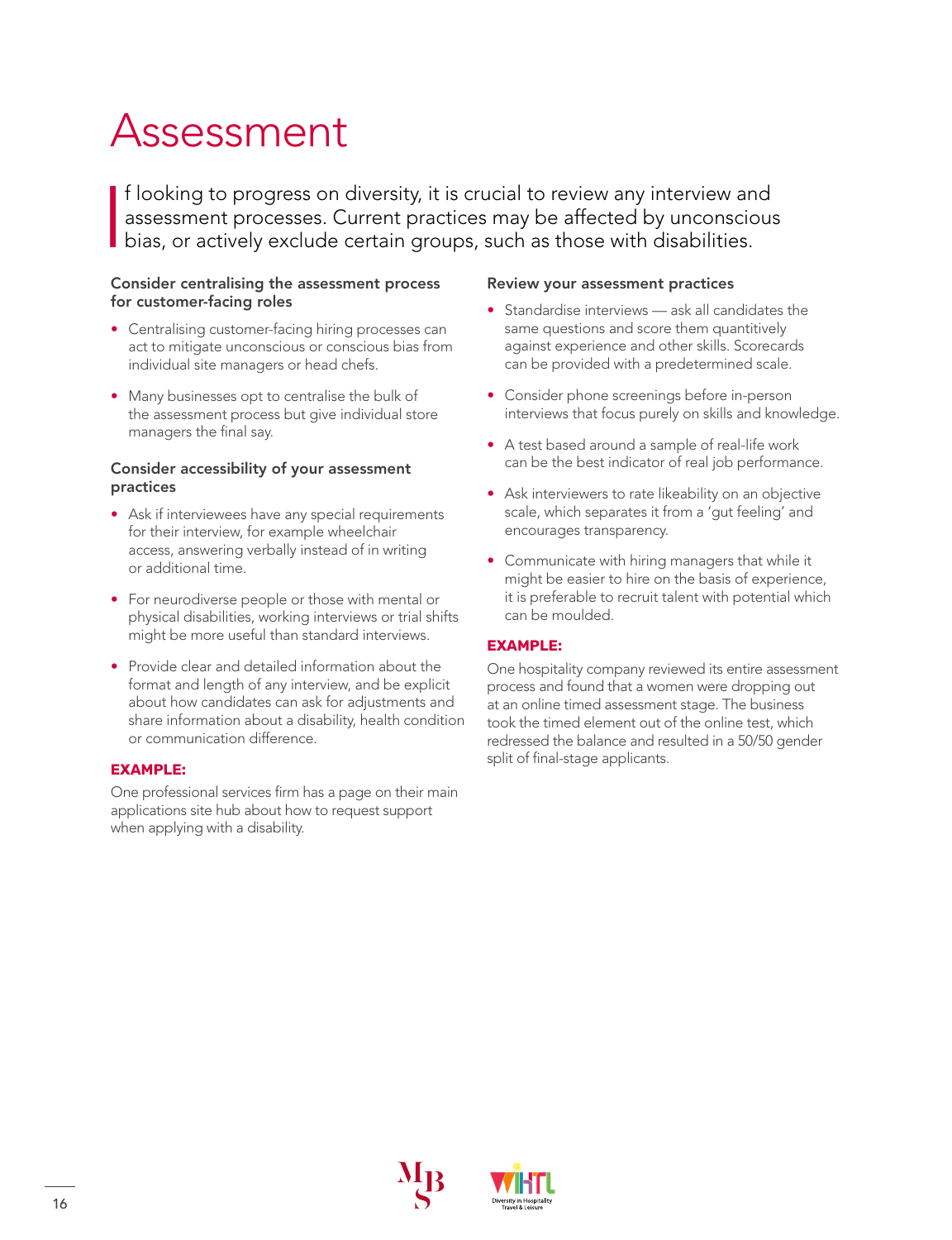#### Dos and Don'ts of reducing bias in your hiring processes

#### Do:

Experiment with the wording of job listings by removing adjectives closely associated with a particular gender.

Ask candidates to take a work sample test - it's useful in comparing applicants and it's an effective predictor of future job performance.

Control for your personal feelings about a particular candidate by giving likability a numerical score.

#### Don't:

Engage in unstructured interviews. Instead, standardise the interviews process by asking candidates the same set of defined questions.

Allow surface demographic characteristics to play into your resume review. Use a software program that blinds that information and ensures a level playing field.

Neglect to set diversity goals. Be sure to track how well you're doing on them.

*From ['7 Practical Ways to Reduce Bias in Your Hiring](https://hbr.org/2017/06/7-practical-ways-to-reduce-bias-in-your-hiring-process)  [Process](https://hbr.org/2017/06/7-practical-ways-to-reduce-bias-in-your-hiring-process)', Harvard Business Review (2017)* 

#### Ensure diversity on interview panels

• Having a diverse hiring panel will encourage those from diverse backgrounds at interview stage, and work to mitigate bias.

#### **EXAMPLE:**

A pub company is rolling out training for its pub management teams covering how to construct a diverse interview panel and how to select a successful candidate fairly.

#### Talking point: the end of culture fit?

The term 'culture fit' links back to 1970s [studies](https://www.forbes.com/sites/shanesnow/2020/06/30/culture-add-the-antidote-to-culture-fit/?sh=1b4ed6681a79) arguing that people are happiest when they work with people when surrounded by similar interests and personalities. But – depending on your definition – hiring processes underpinned by culture fit can be detrimental to diversity of thought. There are two schools of thought, best demonstrated by two articles, one from Forbes and the other from Harvard Business Review.

In The End of Culture Fit: Structuring for success [at Facebook,](https://www.forbes.com/sites/shanesnow/2020/06/30/culture-add-the-antidote-to-culture-fit/?sh=1b4ed6681a79) Lars Schmidt argues for Forbes that culture fit *'has become the embodiment of unconscious bias. Most interviewers are more likely to hire people like themselves and discount those who are different. This type of thinking hinders diversity and leads to homogenous cultures.'*

By contrast, in Hiring for Culture Fit Doesn't [Have to Undermine Diversity](https://hbr.org/2019/09/hiring-for-culture-fit-doesnt-have-to-undermine-diversity), Joeri Hofmans and Timothy A. Judge write for Harvard Business Review that *'meta‑analyses have found that people whose values are more aligned to those of their organization are more committed to the organization, more satisfied with their job, and less inclined to leave […] An assessment of culture fit should focus on how well the person's values align with the organization's, rather than how well their personal characteristics, such as gender, ethnicity, age, and sexual orientation, align with the current workforce.'*

Adopting a stricter definition of culture fit can reap its benefits while still bringing in diverse perspectives, experiences, and skills. However, policies should be put in place to avoid hiring managers making appointment based on who they like, and which candidates are similar to them. Facebook, for example, prohibited the term "culture fit" when providing feedback on what interviewers liked or disliked about a candidate, requiring interviewers to provide specific feedback that supported their position.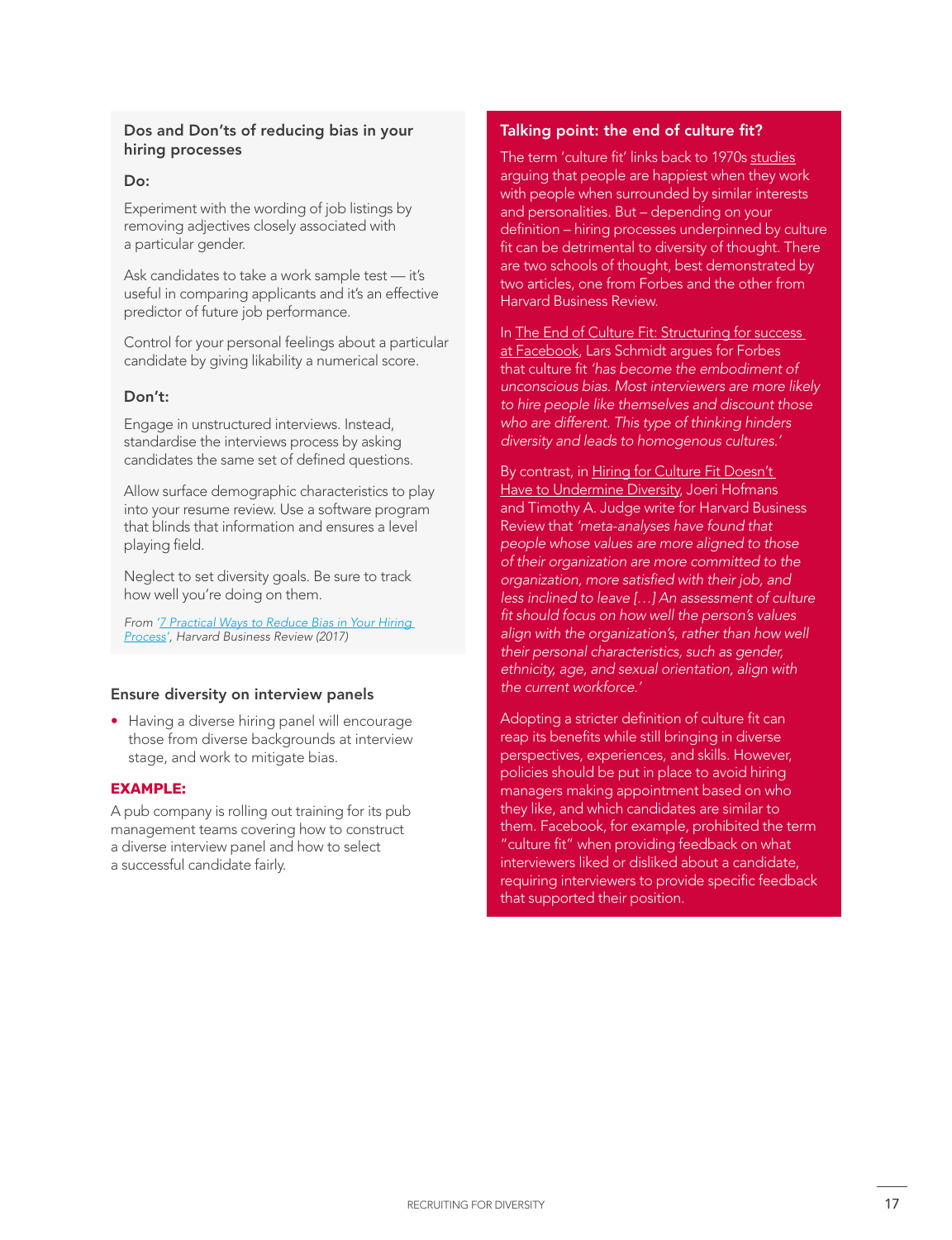## Blind CVs

 $\overline{\phantom{a}}$ ncreasingly, companies are working to remove unconscious bias in the recruitment process by redacting certain information on a candidate's application. These 'blind' CVs can either be generated using by specific software, or manually redacted by someone other than the hiring manager. While using blind CVs can advance ethnic and gender diversity and social mobility, there are some significant risks which must be considered.

#### What is a blind CV?

- A blind CV conceals the personal identity of the candidate.
- Its usage in the recruitment process reduces the prevalence of unconscious bias.
- A typical blind CV might redact name, gender, ethnicity, educational institution and any contents that can reveal the candidate identity.

#### Ways to achieve blind CVs

- Software options are available to redact information.
- Someone who isn't an assessor can redact information.
- Algorithms are available which can identify skills, attributes and experiences and isolate them for human assessment.
- For businesses choosing to centralise the hiring processes, or for head office roles, this can be achieved through application processes using a software rather than the traditional CV format.

#### **EXAMPLES:**

Blind CVs are most commonly found in professional services firms. Two major firms have removed academic qualifications and work experience criteria for entry-level hires, and another utilises an entirely 'blind' automated recruitment process which removes the need for human screening.

#### Blind CVs – in numbers

A [seminal study](https://www.aeaweb.org/articles?id=10.1257/0002828042002561) from the American Economic Review found that 'white-sounding' names are 50% more likely to receive an interview.

A 2009 [study](https://www.natcen.ac.uk/media/20541/test-for-racial-discrimination.pdf) from the Department for Work and Pensions tracking job applications during the financial crash found that 'white-sounding' names were 29% more likely to receive an interview than those without 'white-sounding' names with the same qualifications.

In 2017, BBC's Inside Out London did a [trial study](https://www.bbc.co.uk/news/uk-england-london-38751307) applying to over 100 jobs with two CVs. The resumés were identical apart from the name of the candidate – one applicant was called Adam, and the other Mohamed. While Adam was offered 12 interviews, Mohamed was only offered 4.

#### Risks with blind CVs

- Some argue that omitting information about education is unfair on those from underprivileged or unrepresented backgrounds who may have worked hard to get there.
- Redacting information may not entirely conceal identity. A [study](https://www.personneltoday.com/hr/is-blind-recruitment-truly-gender-blind/) from UCL and Personnel Today found that language is a key indicator of gender identity. For example, 90% of top 10 words in men's CVs are powerful proper nouns, compared to only 68% in women's.

#### Issue to watch

In light of the unpredictability around A-Level results during the Covid-19 pandemic – which has hit disadvantaged students the hardest – it is vital that employers accelerate action on blind and contextualised recruitment.



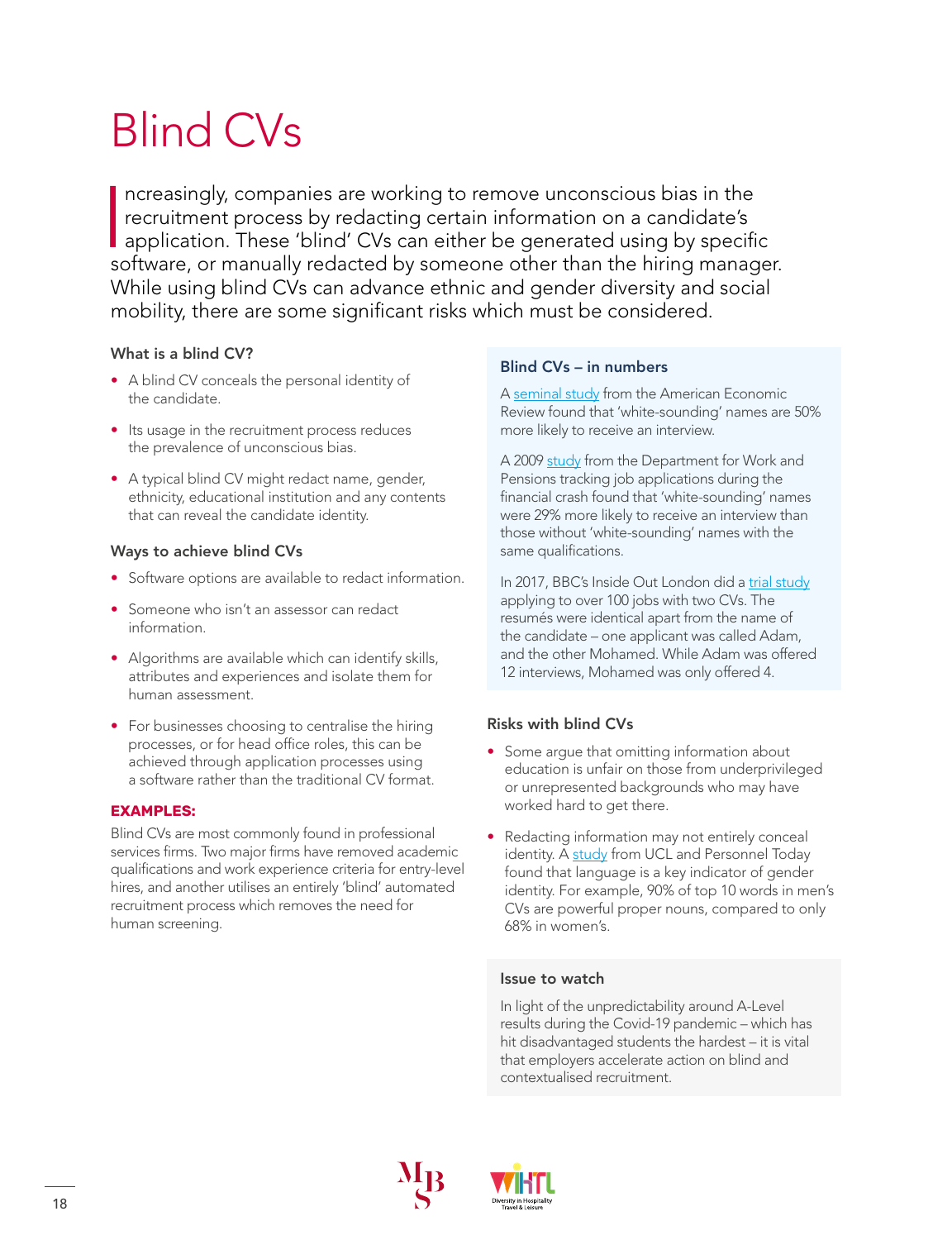## Centralised vs regional-level hiring

When it comes to recruitment, one of the biggest questions for HTL<br>businesses is whether to centralise the process. Having in place a<br>bigg but moons missing out on the many benefits of site based recruitment businesses is whether to centralise the process. Having in place a core team responsible for hiring can increase efficiency and eliminate bias, but means missing out on the many benefits of site-based recruitment. If businesses choose to take a regional approach, close engagement and monitoring at a central level is critical.

#### Benefits of centralised hiring

- Centralised hiring mitigates the significant risk of unconscious or conscious bias in regional and site-by-site hiring, promoting diversity of thought and improving representation.
- With centralised hiring in place, the organisation has control over a candidate's recruitment experience, from targeting to onboarding and can ensure the employer brand remains inclusive.
- A team of dedicated human resources professionals may be better placed to recruit in the fairest way, and is more easily governed by the rest of the orgnanisation.

#### Drawbacks of centralised recruiting

- Centralised systems may not account for the nuances of individual sites – management at the grassroots level may be best placed to determine their own specific recruitment needs.
- In hospitality specifically, word of mouth is one of the best recruitment strategies you can employ, and it is most effective when conducted at the local level.
- Peer-to-peer recruiting can be a useful tool in regional sites to encourage the overall diversity of organisations.
- Centralised recruiting is more costly, as it requires an additional recruitment team to be set up.

#### Talking point: diverse or homogenous?

Conversations with HR leaders in HTL have revealed an issue in recruitment about what 'counts' as diversity. On an individual site basis, restaurants and bars are often staff by homogenous teams, who all come from the same ethnic or cultural background. This is especially true where businesses opt for peer-to-peer recruitment options, and in geographies with high proportions of a particular ethnicity or nationality.

While this adds to the diversity of the overall workforce, it is not diverse on a single-site level and won't promote inclusion.

#### Pros:

- Adds to the overall diversity of a workforce
- Increases the chances of promotion of diverse workers
- Demonstrates inclusivity externally
- Can reflect the (hyper-local) population

#### Cons:

- Isn't diverse on a single-site level
- Won't unlock any of the benefits of a diverse teams like creative thinking and challenge
- May discourage those who don't come from that group from applying or progressing in the business
- Could detract customers if they feel they're not reflected by the employee base
- Group mentality risks losing multiple members of staff if one member of the group decides to leave

Less visibly, peer-to-peer recruitment can also result in the entire team being made up of people with the same personality type, which is not conducive to an inclusive environment.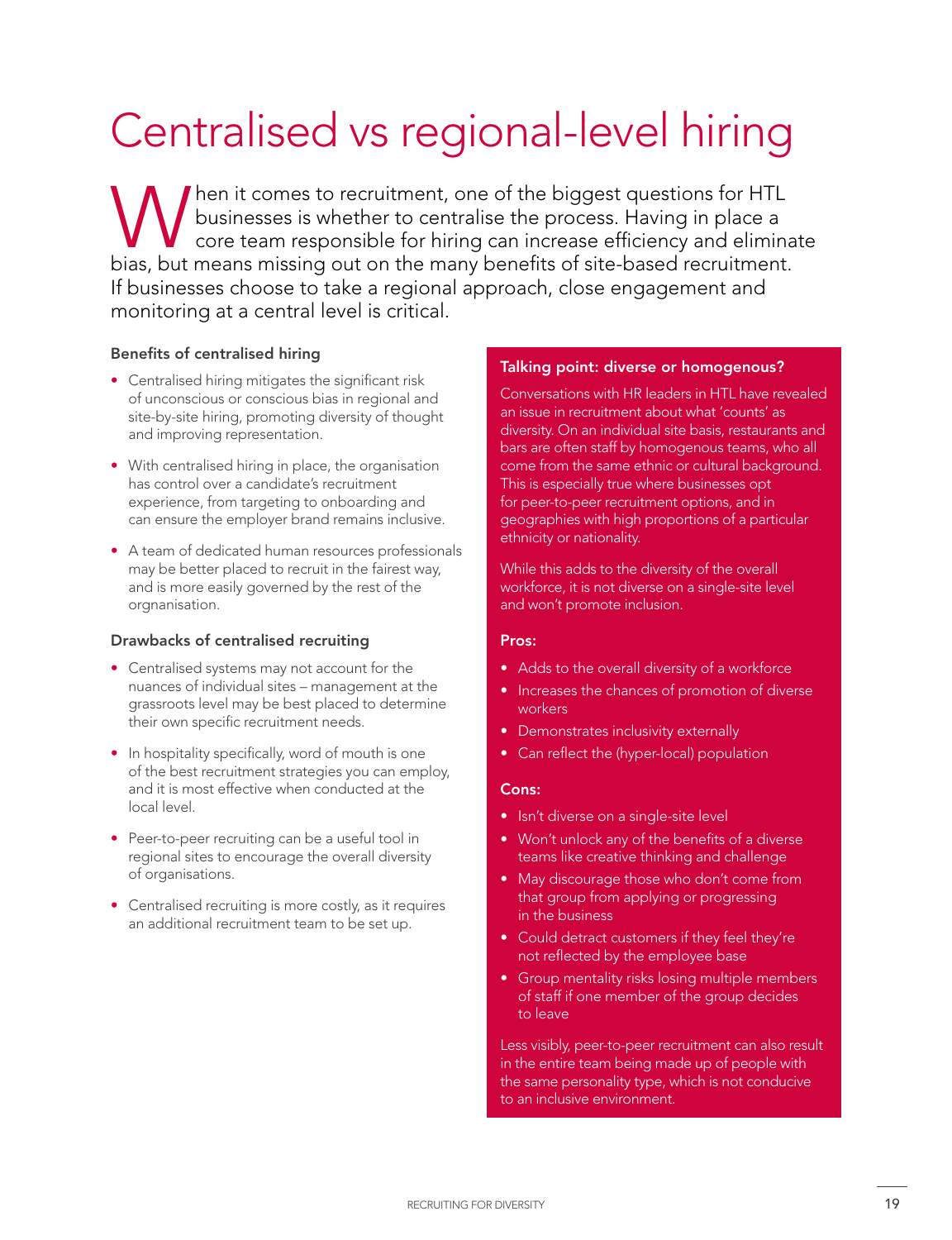#### Driving inclusivity at regional level

If recruitment is done on a site-by-site or regional basis, companies need to stay close to local hiring managers to make sure they recruit fairly.

- Ensure every local hiring manager has completed unconscious bias training. Software can be good for this.
- Provide quidelines on how to write job descriptions, and tools for conducting interviews with D&I in mind.
- Leverage connections with local community networks for underrepresented groups to target a wider pool of candidates.
- Give regional managers agency to drive the D&I agenda themselves – including collecting data, thinking about where to advertise roles and which areas of diversity are best to focus on for their site.
- Businesses like [The Clear Company](https://theclearcompany.co.uk/) can provide unconscious bias training programmes.
- Providing a checklist can be a simple tool when hiring to make sure that bias isn't dictating decisions.

#### **EXAMPLE:**

One hospitality business presents general managers with aptitude test scores before names for site-level hires. Another restaurant firm has a scheme for managers and recruiters on how to integrate inclusivity into what they do.

#### **EXAMPLE:**

One HTL business focuses on 'conscious inclusion' rather than unconscious bias, so that colleagues can take a more holistic approach to embracing individuals' unique backgrounds. All 4,500 colleagues are being put through a related training programme.

#### Talking point: the gap between head office and regional sites

Local managers often don't see diversity as an opportunity, or even as a problem to fix. Getting hiring managers to recognise D&I as a priority is a crucial step in driving diversity on an individual site basis.

In smaller businesses, this is less of a challenge – but for growing organisations it can be difficult to motivate a growing number of regional managers and ensure that company policies and values are reflected in each and every site.



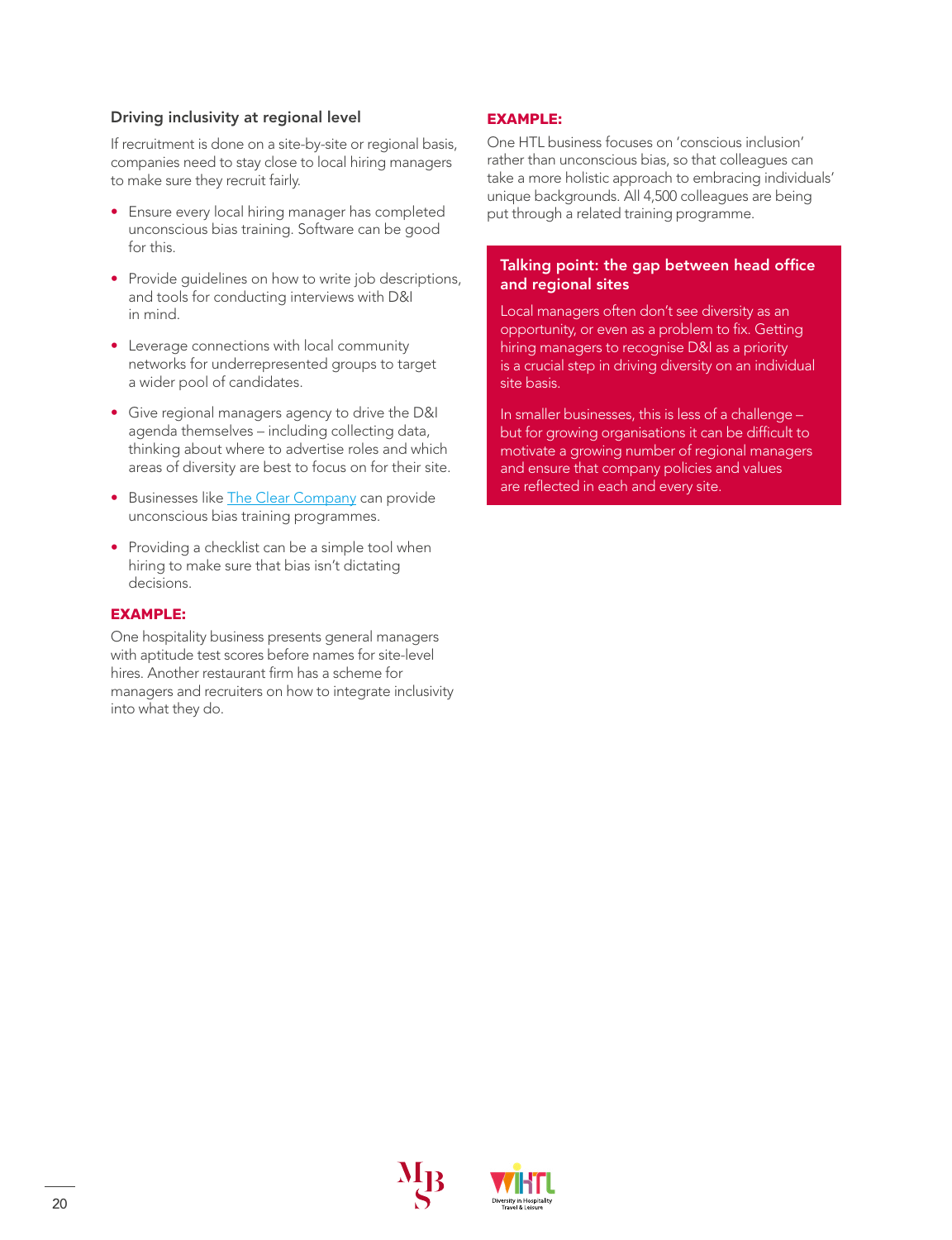## Employer brand

Il consumers are potential employees, and now more than ever, customers<br>are tapped into a company's values. From advertising campaigns<br>to product offerings, there are many small steps businesses can take<br>to opsure that com are tapped into a company's values. From advertising campaigns to product offerings, there are many small steps businesses can take to ensure that commitment to D&I is being displayed externally. This is a great opportunity to engage with your existing staff and work collaboratively to translate internal values externally. Leverage your internal networks and colleague resource groups to see where more can be done.

#### Publicise your company values as a business priority

- Make sure that company values are reflected in all customer-facing communications, including:
	- Marketing materials and adverts
	- Social media activity
- The furthest-ahead businesses know that engaging with culturally-relevant issues and news stories, particularly those around diversity, can go a long way to present company values and prove that they are practicing what they preach.

#### **EXAMPLE:**

Supermarkets are leading the way in this area. In the summer of 2020, for example, we saw a number of supermarkets making statements publicly denouncing racism, and in December 2020, major grocers broke protocol to run their adverts back-to-back during two primetime slots on Channel 4, with the hashtag #StandAgainstRacism.

#### Consider the inclusivity of your marketing strategies

- Examine the diversity of actors in promotional materials.
- Ensure engagement in a range of religious holidays.
- On a single-site level, make sure promotional activities reflect the local colleague and customer population.

#### **EXAMPLE:**

One HTL business told us that actively promoting its South African heritage has led to a highly diverse workforce – especially from an ethnicity perspective.

#### Make sure every element of your business is accessible to those with disabilities

- Make sure company communication is accessible – for example adding alt text to images and closed captions to any videos.
- Rethink design and layout of your restaurants/ hotel/sites to make its accessible for people with a range of disabilities. This includes clear signage, room layout, and accessibility for those who use wheelchairs.
- QR codes on menus make it easier for those with visual impairments.
- Be sure to share your disabled access online.
- Ensure appropriate changing/toilet facilities.

#### **EXAMPLE:**

Retailers have realised the opportunity here and are not only leading the way on ensuring accessibility, but integrating their progress into adverts and promotional materials.

#### Consider the needs of neurodiverse customers

• Some disabilities are difficult to spot and there are steps you can take to promote inclusion.

#### The Hidden Disabilities Sunflower Scheme

The scheme was launched at Gatwick Airport in 2016, and has since spread to all UK airports and rail providers. Passengers with hidden disabilities who need extra support can wear a lanyard to signify this.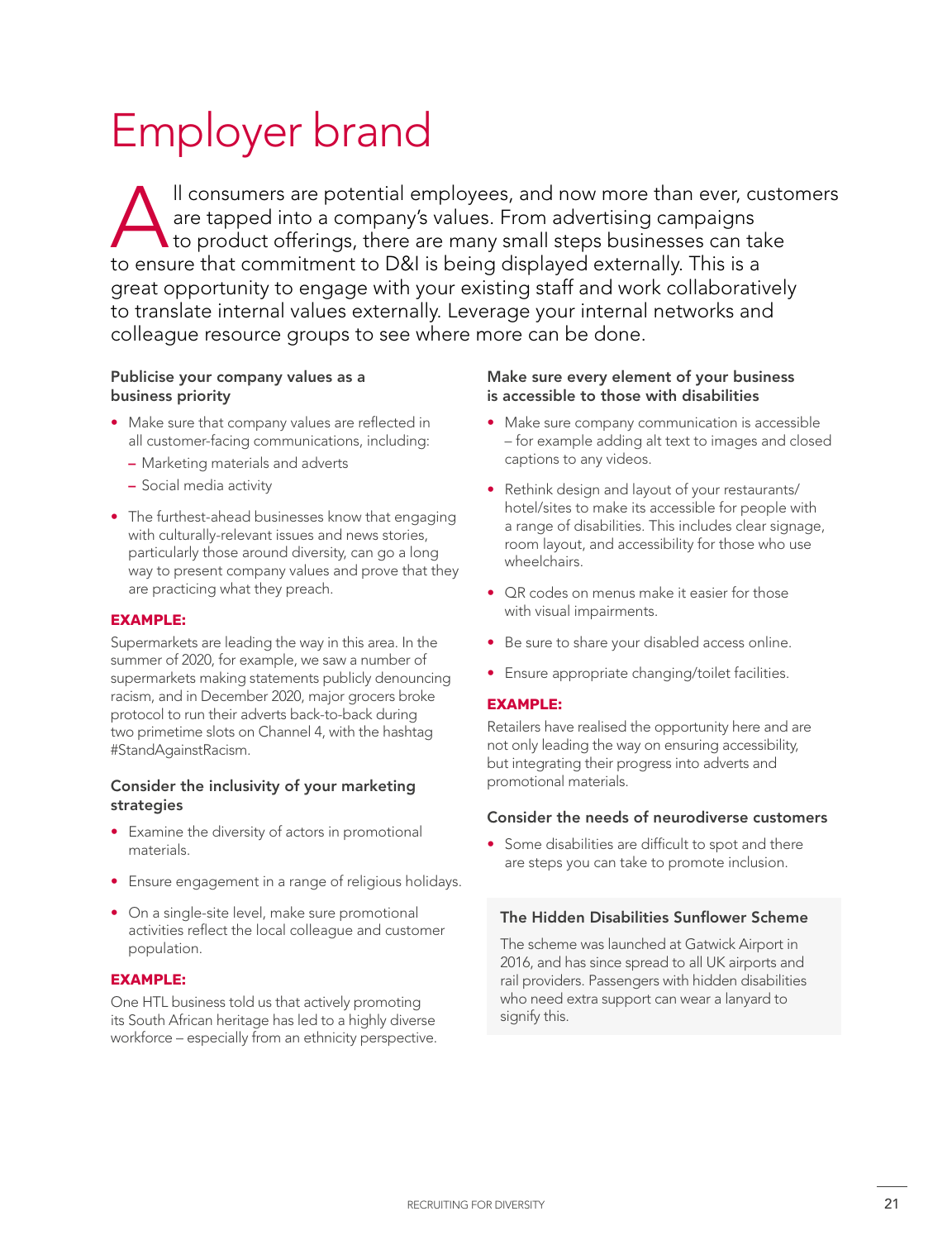### Visibility of D&I policies to external candidates

 $\begin{array}{c|c} \hline \hline \hline \end{array}$ ncreasingly, candidates are making decisions on where to work based on a company's values and stance on D&I. According to [PwC research](https://www.pwc.com/gx/en/about/diversity/internationalwomensday/the-female-millennial.html), 86% of female and 74% of male millennials factor D&I policies into their employment decisions. Communicating your D&I policy openly on your main website or careers page is a straightforward way to let potential applicants know that this is a key business priority.

#### Review the inclusivity of career-specific communications

- Ensure all career-specific comms is accessible. This can include:
	- Adding alt text to images posted online
	- Adding closed captions to any videos
	- Providing information packs in large font or Braille
- Ensure that any application information appears inclusive to external candidates – for example, reviewing who features in the photos used.

#### **EXAMPLE:**

One travel company reassessed its corporate advertising strategy and made its marketing imagery more inclusive, which led to a 28% increase in the number of women hired.

#### Consider the visibility of current policies

- D&I policies should be clearly marked on the company website and be included in any job descriptions.
- Personalise your equal employment opportunities statement.
- If you have the data, consider publishing your own diversity statistics with commentary about what you're doing to improve and any targets.

#### **EXAMPLE:**

Some large hospitality companies have made their gender and ethnic diversity targets publicly available, to ensure accountability and demonstrate that diversity is a priority.

#### Advertise flexible working policies as a priority

- A lack of flexible working policies has historically acted as a barrier for entry for candidates with disabilities or caring responsibilities.
- Ensure you communicate maternity, paternity and flexible working policies in the job description or on the careers part of your website.
- Advertise flexible working opportunities as a base-level policy, not a benefit that is unlocked after a certain amount of time.
- If remote working is possible, make this clear. A lack of remote working opportunities can discourage those with disabilities from applying.

#### **EXAMPLE:**

One bar group explains its D&I policies on its website, including exact enhanced maternity and paternity pay.

#### Case study: The Government Equalities Office and Zurich Insurance

The Government Equalities Office conducted a [study](https://www.gov.uk/government/publications/a-field-trial-with-zurich-insurance-to-advertise-all-jobs-as-part-time) to normalise part-time work, by opening all new positions at Zurich Insurance to part-time work by default. The intervention resulted in more diversity and a greater sense of belonging amongst employees. Key results were:

- A significant increase of 16.4% in the overall proportion of female applicants, as well as the proportion of applicants who did not say they were male (+3 percentage points).
- A significant increase of 19.3% in the proportion of female applicants to senior roles.
- A significant increase of 8% in the number of part-time employees reporting that they feel they 'belong' at Zurich.



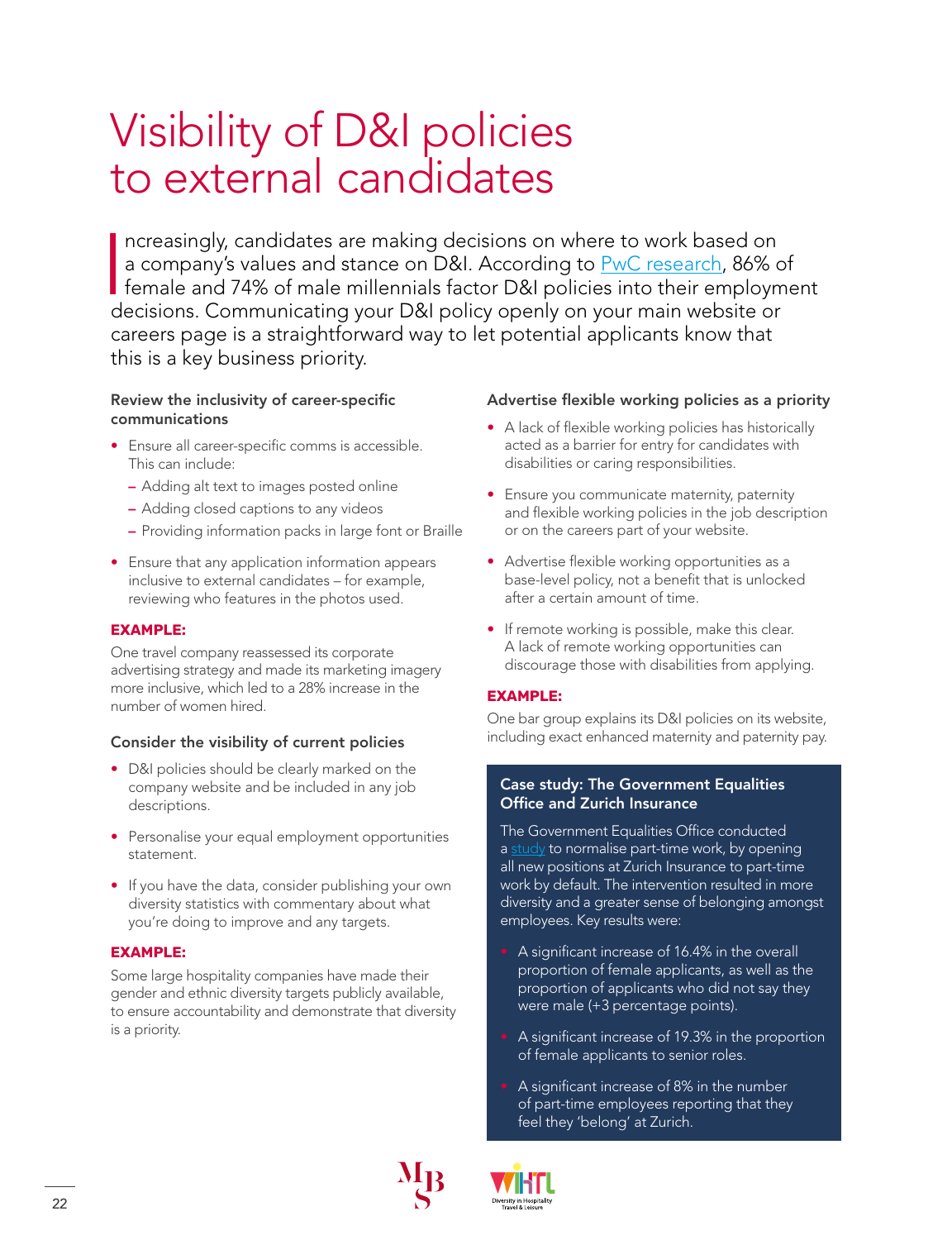#### Look into external accreditation options

- Gaining external accreditation is a clear signal to potential applicants that an organisaiton takes D&I seriously and is following best practice.
- [Stonewall Diversity Champions](https://www.stonewall.org.uk/diversity-champions-programme) are businesses which can use the LGBTQ+-focused charity's logo and which are listed on their networking site.
- The Social Mobility Foundation publishes a Top 75 [Employers Index](https://www.socialmobility.org.uk/index/) annually.
- [The Times Top 50 Employers for Women](https://www.bitc.org.uk/the-times-top-50-employers-for-women/) is also published annually by Business in the Community.

#### Focus on the experience of diverse employees – particularly relevant for disability

• Videos of disabled employees describing their experience can go a long way to encourage applications from disabled candidates.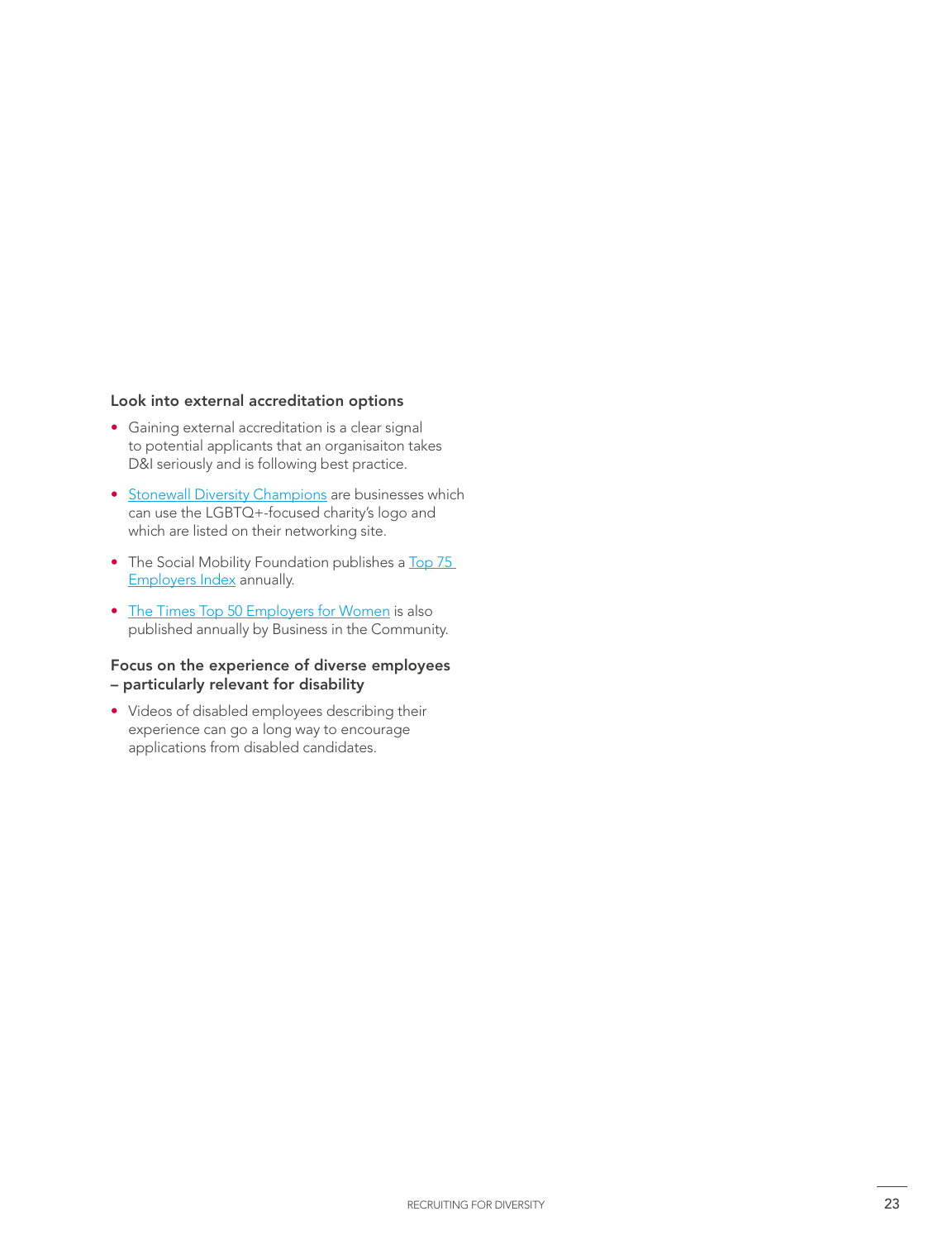### Salary, remuneration and incentivisation

Pemuneration policies can be a significant barrier to, or enabler of, D&I.<br>Reviewing salary, commission and bonus structures can go a long way<br>to moving the dial within organisations. Reviewing salary, commission and bonus structures can go a long way to moving the dial within organisations.

#### When hiring, don't ask for previous remuneration details

• This will avoid entrenching existing pay disparities as women and ethnic minority employees are systemically paid less. This is commonplace in the US, where various cities and states have enacted [legislation](https://www.thembsgroup.co.uk/internal/americas-got-talent-a-practical-solution-to-the-gender-pay-gap/) against asking for present and past remuneration.

#### Review salary structures and avoid commission-based pay

- Some commission-based structures may prohibit those with caring responsibilities from applying or earning a liveable wage.
- This is especially true of businesses that generate the most sales on the weekends, as this is the time that those with caring responsibilities may have childcare commitments.

#### **EXAMPLE:**

Several retailers are moving away from low base strategies that reward 'stay until the last customer leaves' mentalities in favour of a higher, basic minimum salary that offers flexibility.

#### Link leaders' pay to D&I objectives

- Provide financial incentives for senior leaders who drive inclusion and diversity in their teams, either through meeting targets on hiring diverse candidates or engaging in activities designed to promote inclusion.
- Consider offering enhanced referral benefits for diverse hires as part of an employee referral scheme.

#### **EXAMPLE:**

One travel business has set each MD a unique personal objective around D&I which is linked to performance bonuses. Another business outside of the HTL sector is linking executive bonuses to achieving 50:50 gender split. Retailers are leading the way here: Sainsbury's was among the first to introduce this in the UK.

#### Case study: McDonald's ties executive pay to diversity goals

McDonald's recently [announced](https://www.reuters.com/business/mcdonalds-ties-executive-bonuses-diversity-releases-workforce-data-2021-02-18/) that it will tie executive pay to diversity goals and aim to hit gender parity in management by the end of 2030.

The company aims to increase the percentage of women in the roles of senior director and above from 37% to 45% globally by the end of 2025. It also wants to increase the percentage of historically underrepresented groups in those positions from 29% to 35% by the end of 2025.

As part of this effort, job performance is to be measured against diversity goals, values and inclusive culture, which will determine 15% of incentive pay.

#### Consider student schemes

- The cost of going to university is a significant barrier to entry in many professional settings.
- Consider sponsoring high-potential students through their studies and into your workplace.



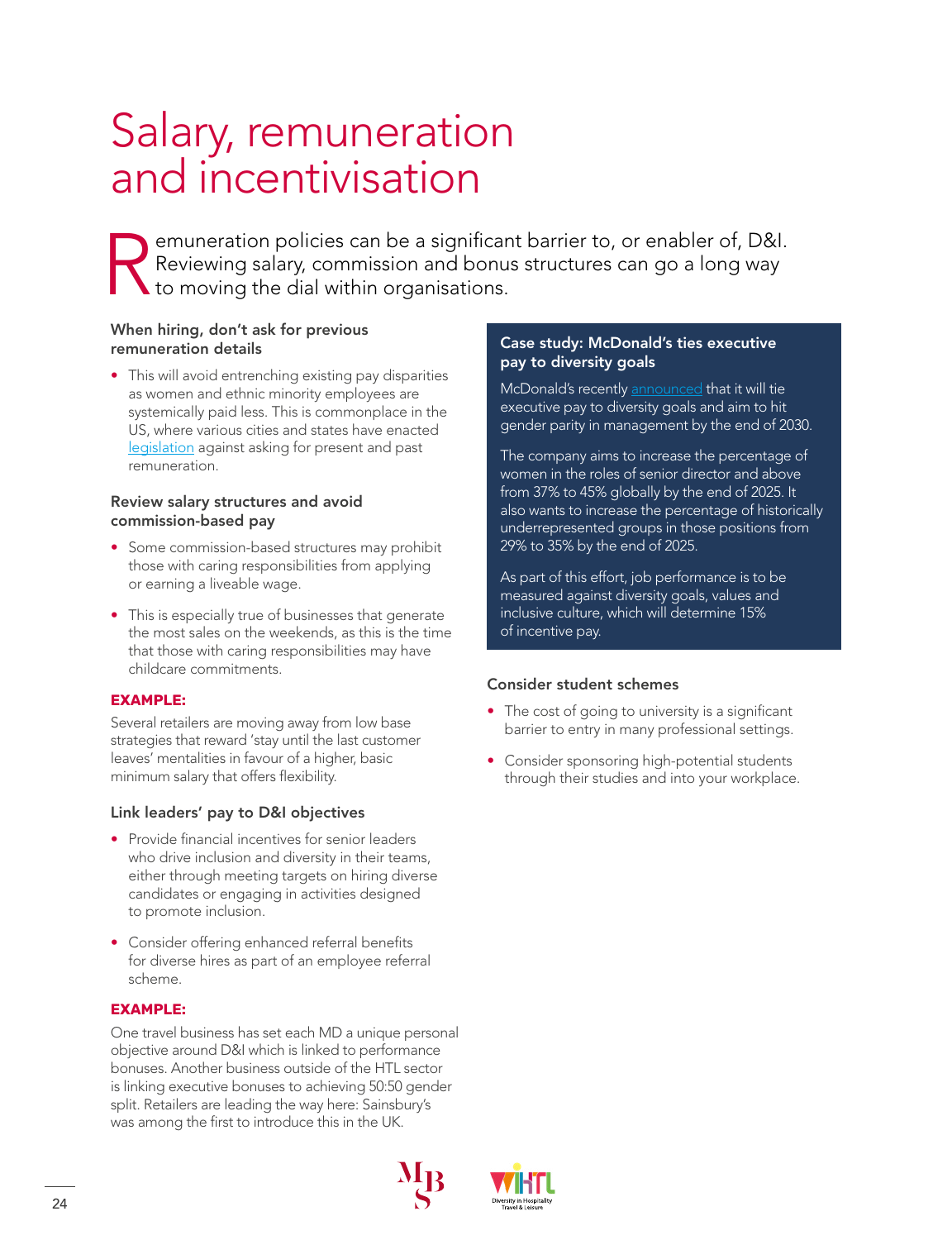## Talent pipelines and succession planning

Thinking long-term, businesses should focus on building a strong pipeline<br>of diverse talent which can rise through the ranks into middle-manageme<br>and eventually senior leadership roles. of diverse talent which can rise through the ranks into middle-management and eventually senior leadership roles.

#### Prioritise data collection

- Track diversity data from initial outreach to hiring. Finding out when different candidates leave the process can reveal biases and stages at which inclusion must be prioritised.
- Track data from hiring to promotions to assess how long it takes different groups to progress through the ranks.

#### **EXAMPLE:**

One retailer regularly selects 100 random and anonymous employees and tracks their career history for the past five years to see who has been promoted, received salary increases, returned to work after taking leave or left the business.

#### Demonstrate potential for progression for diverse candidates

- Targeted development programmes can create confidence in the employer and increase productivity and engagement.
- Focus on role-modelling and ensure the visibility of diverse senior leaders. If necessary, specifically hire diverse leaders who can act as role models.

#### The importance of role models – in numbers

A 2018 Business in the Community [survey](https://www.bitc.org.uk/report/race-at-work-2018-the-scorecard-report/) found that a third (31%) of Black employees want a sponsor in their organisation, as opposed to 12% of white employees. The survey also found that Black employees were most likely to feel the need to leave their organisation to progress.

#### **EXAMPLE:**

One cinema chain has a programme for high-potential women, and another HTL business has a 'grow to general manager' scheme. A travel company has rolled out dual programmes to equip women with the skills to progress. As a result, 28% of women were promoted into their first management position, and 40% were promoted into mid to senior roles.

#### Consider launching apprenticeship schemes

- Apprenticeship schemes can be an excellent source of diversity, from an age, race and social mobility perspective.
- Think about recruiting from within apprenticeship cohorts for different roles, such as digital, and upskilling them instead of hiring externally.

#### **EXAMPLE:**

One pub group has a successful apprenticeship programme which can include functional training and professional leisure retail management diplomas and BA degrees. Another HTL company tracks social mobility in their apprenticeship programme by cross-referencing applicants' postcodes with socially deprived local areas. They target young people with limited access to resources, or those who grew up in less affluent ethnic minority communities.

#### Case study: Stonegate's Albert's Theory of Progression scheme

Stonegate's flagship development [programme](https://www.stonegategroup.co.uk/press/albert-comes-out-of-lockdown/), Albert's Theory of Progression (ATOP), was launched by the L&D team in 2017 to engage colleagues and help them along the routes to success within hospitality.

ATOP has multiple levels with 600 unique possible progression journeys on offer, meaning that everyone from school leavers to aspiring general managers can benefit from workshops and training exercises. To guarantee a diverse cohort at the bottom of the funnel, Stonegate holds assessment centres nationwide for its apprenticeship scheme, which equips colleagues with a Level 3 certificate. Additional levels, developed in partnership with Remit Training, train existing senior chefs and kitchen managers to gain a bachelor's-level qualification, while another operational strand focuses on commercial skills and management.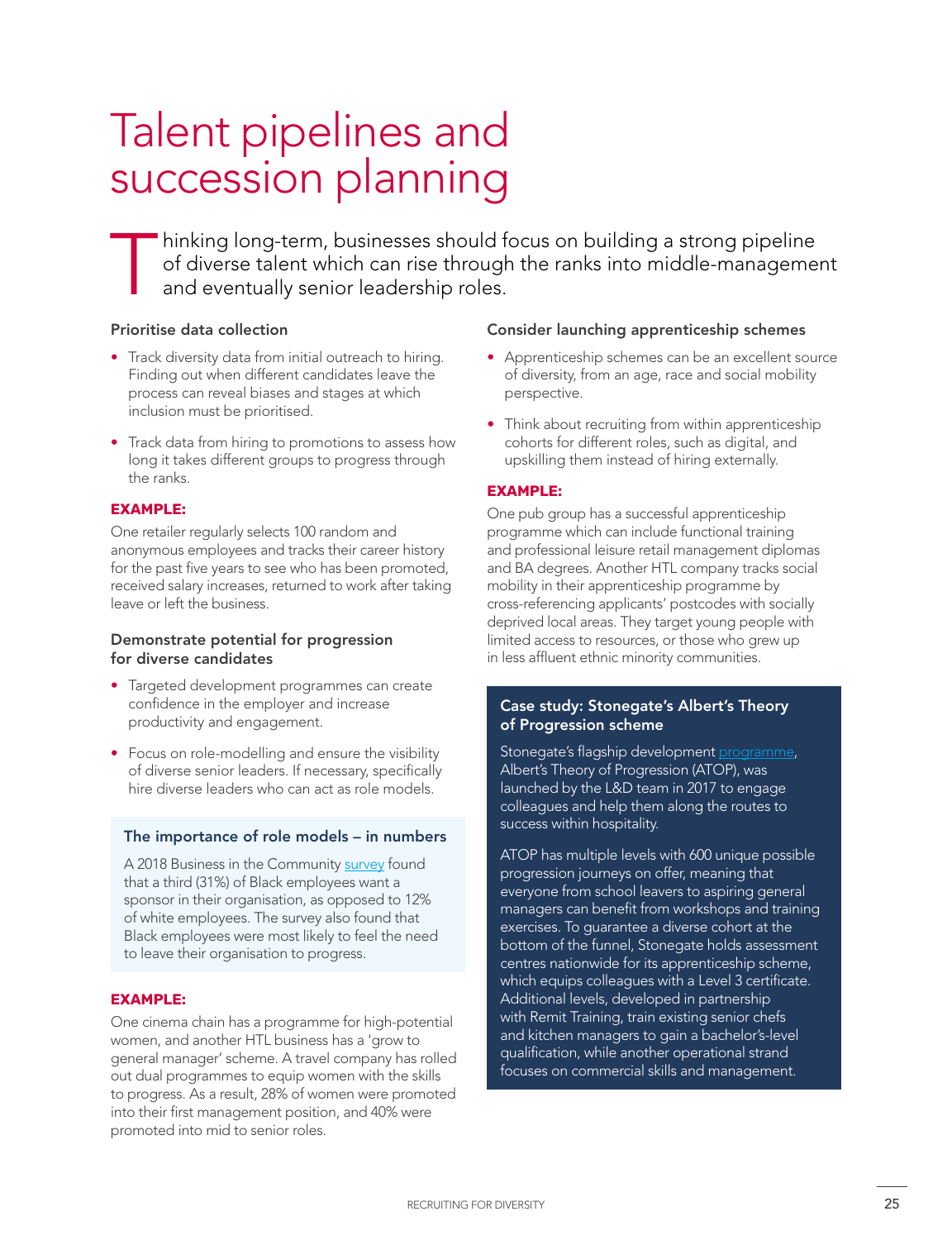## Use of AI, automation and talent management systems

echnology can be an invaluable tool for recruiting more efficiently<br>and mitigating the risks of human bias. However, close attention m<br>be paid to digital systems that can reinforce damaging stereotype:<br>and halt progress on and mitigating the risks of human bias. However, close attention must be paid to digital systems that can reinforce damaging stereotypes and halt progress on D&I.

#### Leverage technology in hiring processes

- AI and other software can spot 'gendered' words and generate neutral job descriptions.
- Digital talent management systems can be used to enhance collection and use of data in recruitment processes.
- Centralised digital assessment tools can test for an applicant's skills and aptitudes without a CV.

#### **EXAMPLE:**

One professional services firm uses gamified assessment to test applicants' problem-solving skills to entertain them, make the application process stand out and put less weight on their academic credentials. A large majority (90%) of applicants agreed that they prefer this method of assessment to the original questions format.

#### Programmatic job advertising

- Using automated tools to advertise vacancies can ensure that adverts get in front of diverse candidates. This currently represents about 25% of job advertising.
- These tools allow companies to specify the target demographic, so employers can reach exactly who they want to meet targets or fill quotas.

#### Digital auditing and assessment of processes

- Software can assess where processes can be cut down to minimise human biases.
- External agencies such as The Clear Company can run end-to-end audits of businesses' cultures in order to pinpoint sticking points where bias is creeping in.

#### Talking point: bias in AI

Businesses must be wary of the ethical implications of relying on artificial intelligence and safeguard against those risks.

Without sufficient understanding and monitoring, AI can rely on biased training data to produce results that reinforce stereotypes and discriminate against certain groups.

To safeguard against bias, businesses should regularly review decisions made by AI manually to ensure that it is encouraging, rather than blocking, the progression of diverse candidates.



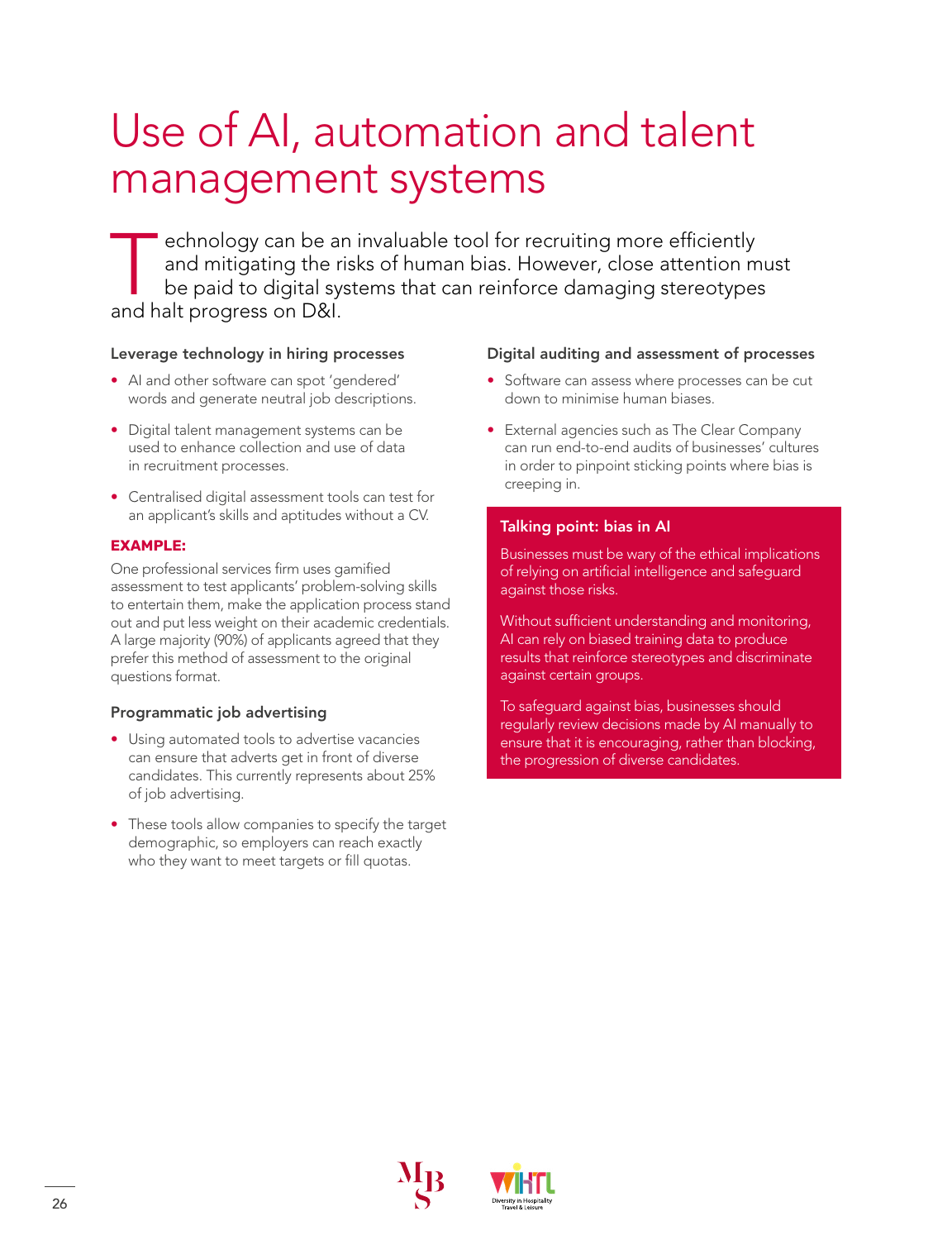## Setting targets

Targets are a clear way to measure D&I at every stage of the recruitment<br>process. By setting clear targets, and even announcing them publicly,<br>companies can create accountability and measure progress. process. By setting clear targets, and even announcing them publicly, companies can create accountability and measure progress.

#### Set targets for senior leadership or specific functions

- Consider setting specific targets at shortlist and longlist for gender and ethnic diversity.
- Request a 50/50 gender-split shortlist from executive search partners.
- Specifically prioritise hiring women into male-dominated functions, and vice versa.
- Consider the ethnic makeup of the local population and integrate this into targets.

#### **EXAMPLE:**

One professional services firm found that establishing gender diversity recruitment targets was the single most effective diversity practice in achieving results. This firm advocates for embedding them into long-term strategy.

#### Case study: US businesses leading the way

McDonald's is targeting 35% of US senior management to be from underrepresented groups by 2025, and 50% women by 2030. Starbucks has committed to 30% of all corporate roles being held by people of colour by 2025, and at least 40% of its retail and manufacturing workforce.

#### Set targets for customer diversity

• To work towards a more inclusive brand, some businesses are tracking metrics on customer diversity to identify the gaps in clientele.

#### **EXAMPLE:**

One restaurant company measures guests' perceptions and reactions to the brand when they come in to understand how they can communicate their D&I story more effectively.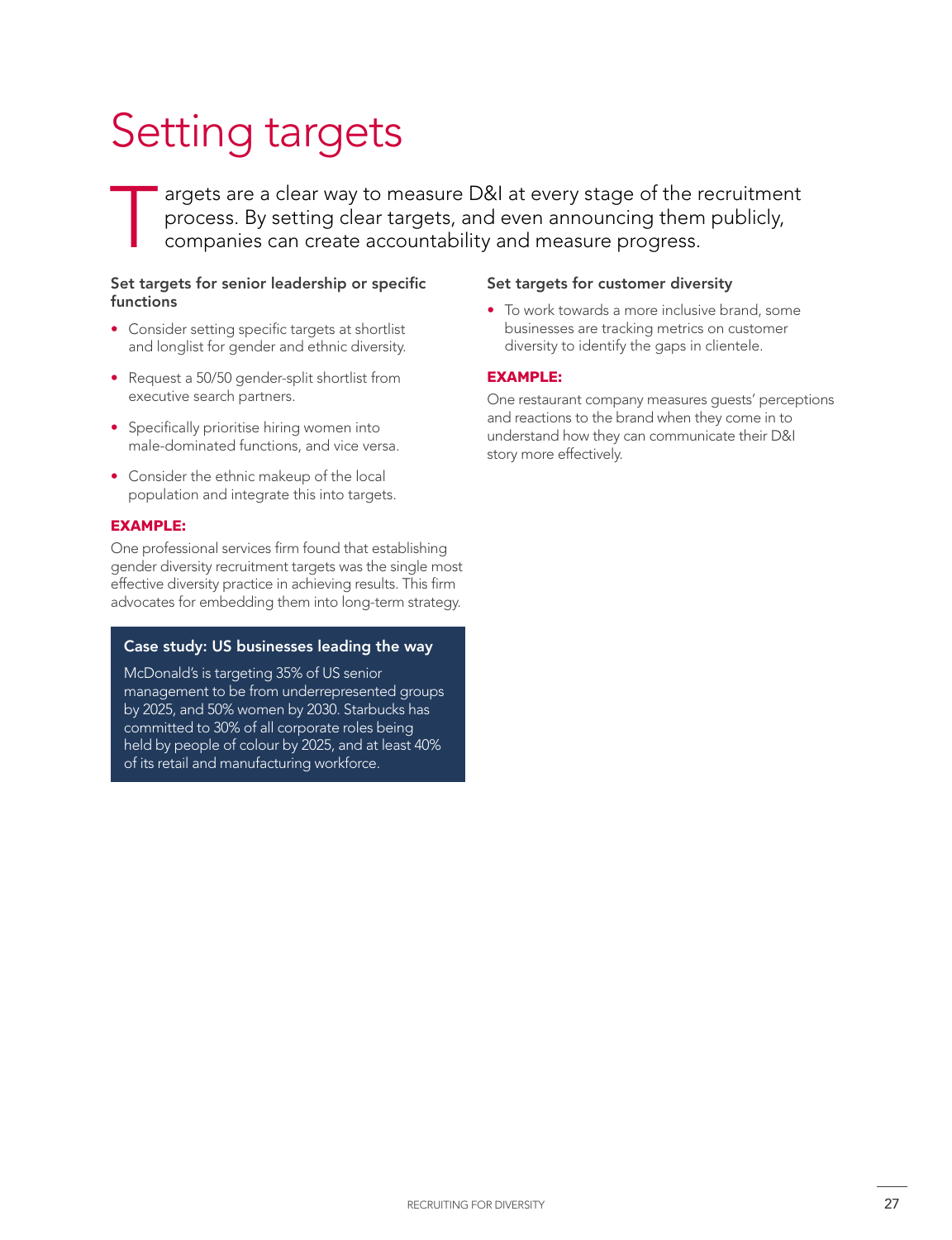

### Views from the industry: creating an inclusive culture at Nando's

t Nando's, it's the people that make the PERi-PERi. Inspired by its Southern<br>African heritage and its purpose of changing lives, Nando's is committed<br>to creating an inclusive and respectful culture for all; one where every African heritage and its purpose of changing lives, Nando's is committed to creating an inclusive and respectful culture for all; one where every individual is valued, respected, and can flourish.

Having agreed clear outcomes and measures of success for its Everyone is Welcome agenda, Nando's is striving to create an environment where people are valued for being themselves and for the makeup of the business to be reflective of the teams within the restaurants. A key lever to supporting the delivery of this has been a review of the current talent acquisition and management processes (attraction, spotting, sponsorship, and assessment). Nando's has also committed to diversity shortlists (50% gender and 28% Black and ethnic minorities) for all open positions and within talent pipelines.

"An assessment of our data through all stages of the employee lifecycle was the first step in truly understanding where to start – identifying the barriers in our systems and then asking ourselves why," commented Claire Smith, Head of Learning and Inclusion. "A small team from the people team was formed and tasked with removing the biases from our processes and systems. It's still early days on our people practices journey but we are testing and learning what is working, what is not working and the impact that is having in driving our success measures. We are also thinking about how we can scale potential solutions and the infrastructure needed," Claire added.

"An assessment of our data through all stages of the employees lifecycle was the first step."

#### Key activities that have been tested so far:

#### Talent Acquisition

- Diversifying the candidate pipeline through programmatic advertising and focused job boards.
- Reducing the biases in processes through blind CVs, diverse panels, and standardised interviews.
- Upskilling and education of the Talent Acquisition team.

#### Talent Management

- Visibility of all management vacancies.
- Shifting from a 'sponsorship by your line manager' to a 'self-sponsorship' system by enabling Nandocas (colleagues) to give a view on their own potential for a 12-week internal programme that takes hourly-paid team members into management roles.
- Blinding all sponsorship forms.
- Training for Patraos (General Managers) and MDs in trial region focusing on understanding their own biases when it comes to spotting talent.
- Ran an internal campaign to encourage Nandocas to 'self-sponsor' by sharing success stories from other Nandocas who had progressed to management positions through the programme. Making it as easy as possible for people to know what was being done and why.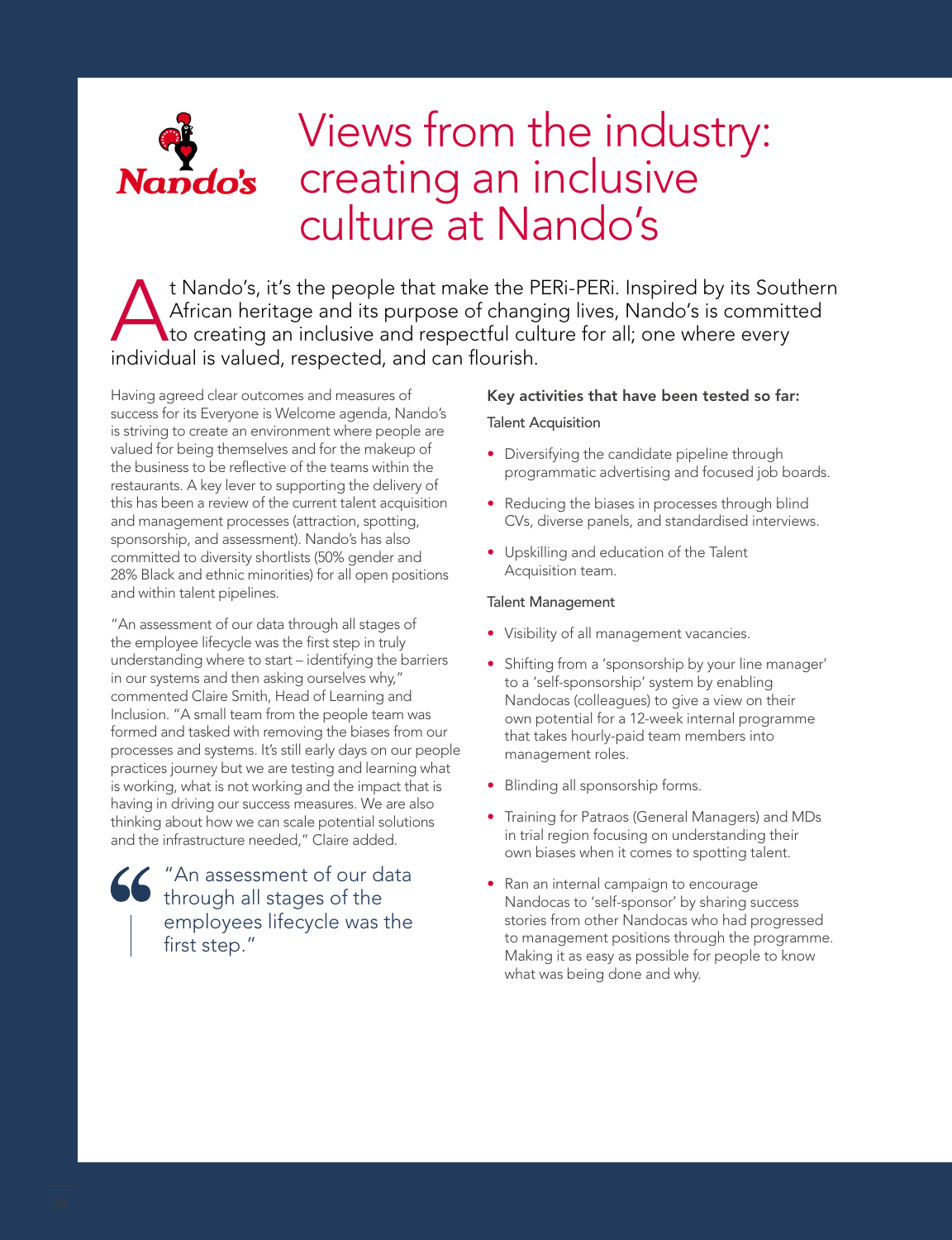#### Impact

"Whilst still early days, we have started to see some successes. We have experienced an uplift of 7% at offer stage for new people joining the Nando's family from a Black and ethnic minority background. Not only have we seen an increase in the number of applications to our internal talent programme but more diversity of applicants and 'hidden talent' – people who may have not considered the programme. An example would be a Nandoca who works with us part-time whilst studying. The assumption was made that because the Nandoca was studying, they would not want to progress, so we had never spoken to them about their potential. They applied unexpectedly, did a fantastic job and are now in the process of becoming an Assistant Manager," said Alison Crook, People Partner.

#### Learnings

Nando's is starting to understand what works and what needs further review and development, so it can start to take the programme to the next phase. Key learnings include:

- Make management opportunities and the application process more visible. Hidden talent will emerge; however that needs to continuously be promoted internally to enable all people to see themselves in management roles.
- Technology is required to support and make processes easier and less labour intensive. This enables your people experts to focus on high -quality conversations with your hiring and promoting managers, and challenging assumptions and biases.
- Inclusive hiring and promotion practices need to run concurrently with other activities as part of the D&I agenda. "Whilst running these trials we were also holding a six-week inclusive leadership programme for our top 100 leaders and had developed a 30-minute online inclusion learning programme for every Nandoca. This gave greater momentum," said Claire Smith. This was further reinforced by Nicky Seymour, Talent Acquisition Manager: "The appetite from our Senior Leaders was fantastic and really spurred on from the Inclusive Leadership programme that they attended which overlapped these trials."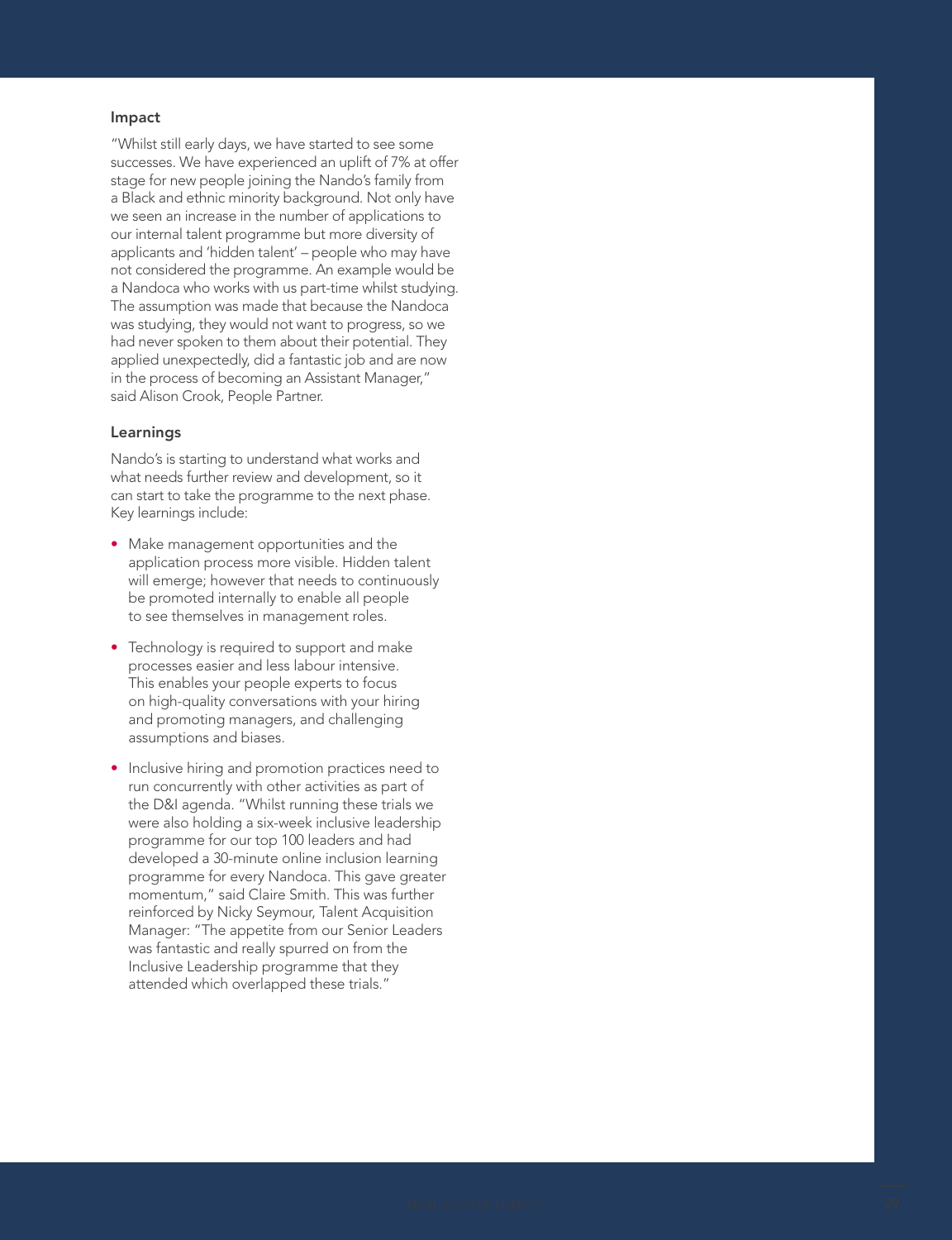### Views from the industry: attracting, retaining and developing talent at McDonald's

 $\overline{\phantom{a}}$ n recruiting for their Head Office roles, McDonald's work hard to attract, retain and develop the very best talent and strive to find future leaders and functional experts who live their values and role model their desired leadership behaviours, and at the same time enable a diverse and inclusive environment.

By supporting their managers in the end-to-end recruitment process - from defining the requirements of the role and writing engaging job specs to kickstarting the onboarding process - McDonald's ensures that both the manager and the candidate's expectations are met from day one.

A key strength of McDonald's is an understanding of candidates: they are their customers and the differentiation comes from the personal approach provided and the passion they have as a team to engage with people at all levels and from all backgrounds. With more than 70% of hires being sourced directly, McDonald's can provide a consumer-level experience, influence managers to build diverse teams and provide an exceptional candidate journey.

One challenge McDonald's faced in driving inclusion was a legacy of using recruitment agencies for all vacancies and whilst McDonald's accept there is certainly a place for agencies in their recruitment strategy, they found this blanket approach to be costly, sometimes impersonal for candidates, often not providing a diverse enough pool of candidates and missing the mark in terms of 'cultural add'.

To address this, McDonald's moved to a direct hiring model and built a small but effective in-house team to source candidates. Using insights from candidate surveys, McDonald's was able to evolve its processes and support materials to make them more inclusive and effective in attracting top talent from diverse backgrounds.

An increase in direct hiring allowed McDonald's to really target desired candidates, influence the mindsets of hiring managers and ultimately lead to an increased number of diverse candidates being hired. For example, McDonald's gender ratio of hires remains fairly balanced and consistent whilst the number of hires from an ethnic minority background has risen significantly in 2020. McDonald's acknowledge there remains an opportunity to increase ethnicity and female leaders at a senior level, however it is encouraging to see such a diverse talent pipeline being built for the future.

| Year | % Female hires | % Ethnically<br><b>Diverse hires</b> |
|------|----------------|--------------------------------------|
| 2018 | 53%            | 24%                                  |
| 2019 | 61%            | 32%                                  |
| 2020 | 55%            | 45%                                  |

McDonald's approach to achieving excellence has been about listening; listening to candidates, listening to managers, and listening to the business.

Through embedding its company culture, working in collaboration with all departments, and taking a holistic view of what it wants to achieve, McDonald's has evolved its D&I strategy. The strategy now revolves around everyone playing a part in representing the diverse communities McDonald's operates within, accelerating cultures of inclusion and belonging and dismantling barriers to opportunity.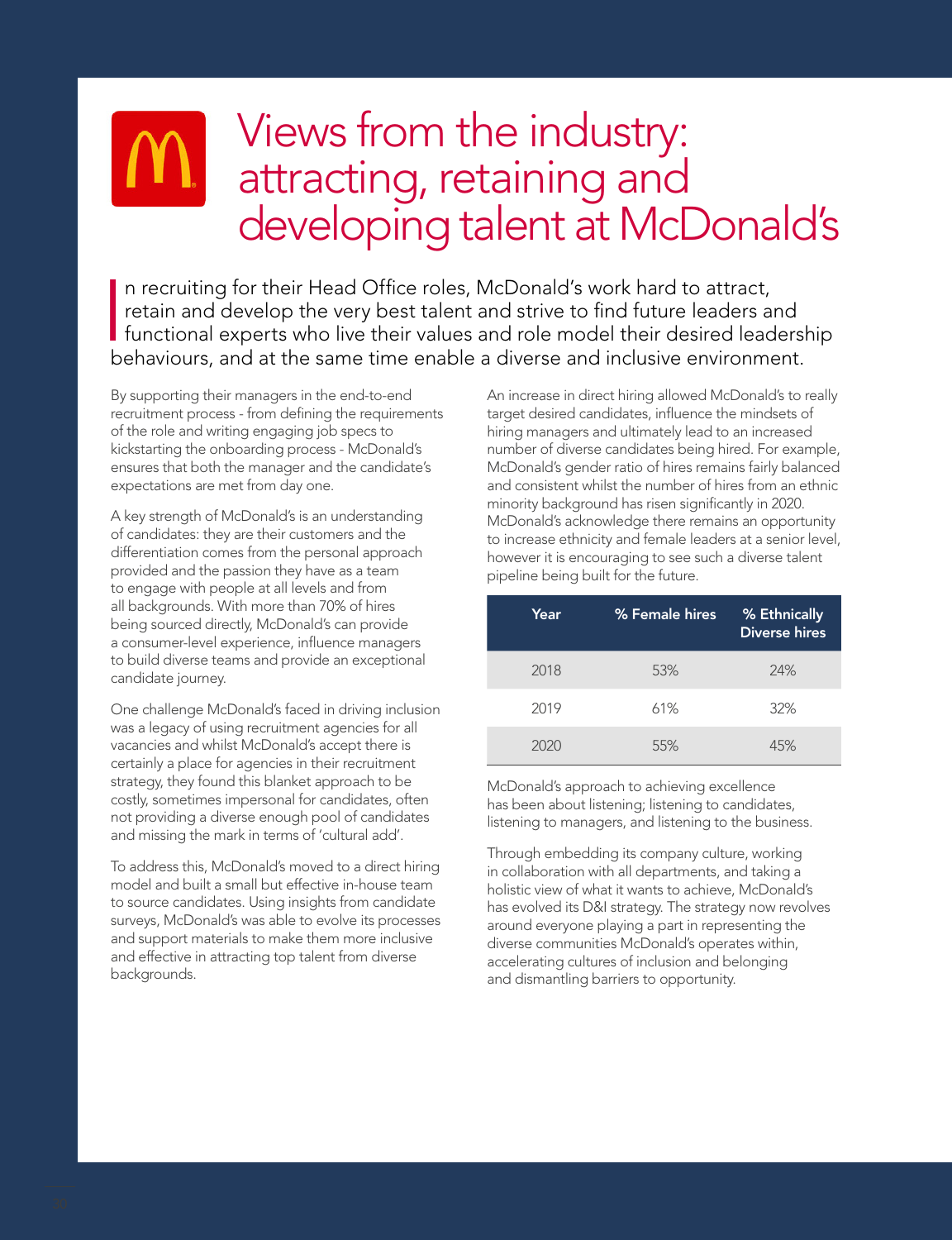#### Practical best practice examples from McDonald's include:

- Reviewed all recruitment materials to ensure they are inclusive and aligned with McDonald's values. For example they use a tools such as Textio to write engaging job descriptions and remove biased language.
- Implemented structured interview questions that dig deep into McDonald's desired leadership behaviours and are scored to prevent subjectivity and 'group think'.
- Reviewed where roles were advertised, ensuring a presence on job boards like Black Young Professionals.
- Provided 'Beyond Bias training' to all people involved in the hiring process and worked to ensure that all interview panels have diverse representation.
- Gave candidates a realistic flavour of what it is like to work for McDonald's through its LinkedIn Life page, Candidate Pack and Job Descriptions.

With an internal pool of over 130,000 employees, McDonald's also focuses on ensuring it provides great opportunities for the talent within its business. For example, it has a strong record of providing opportunities for internal progression from its restaurants to corporate offices and advertising roles internally across the organisation, ensuring restaurant colleagues are also aware of any opportunity. McDonald's also offers secondments across many business areas to support the personal development of employees. It has also made a long-term commitment to offering internships and placements within its corporate functions exclusively to individuals employed in its restaurants, to enable McDonald's to retain and develop great talent within the business.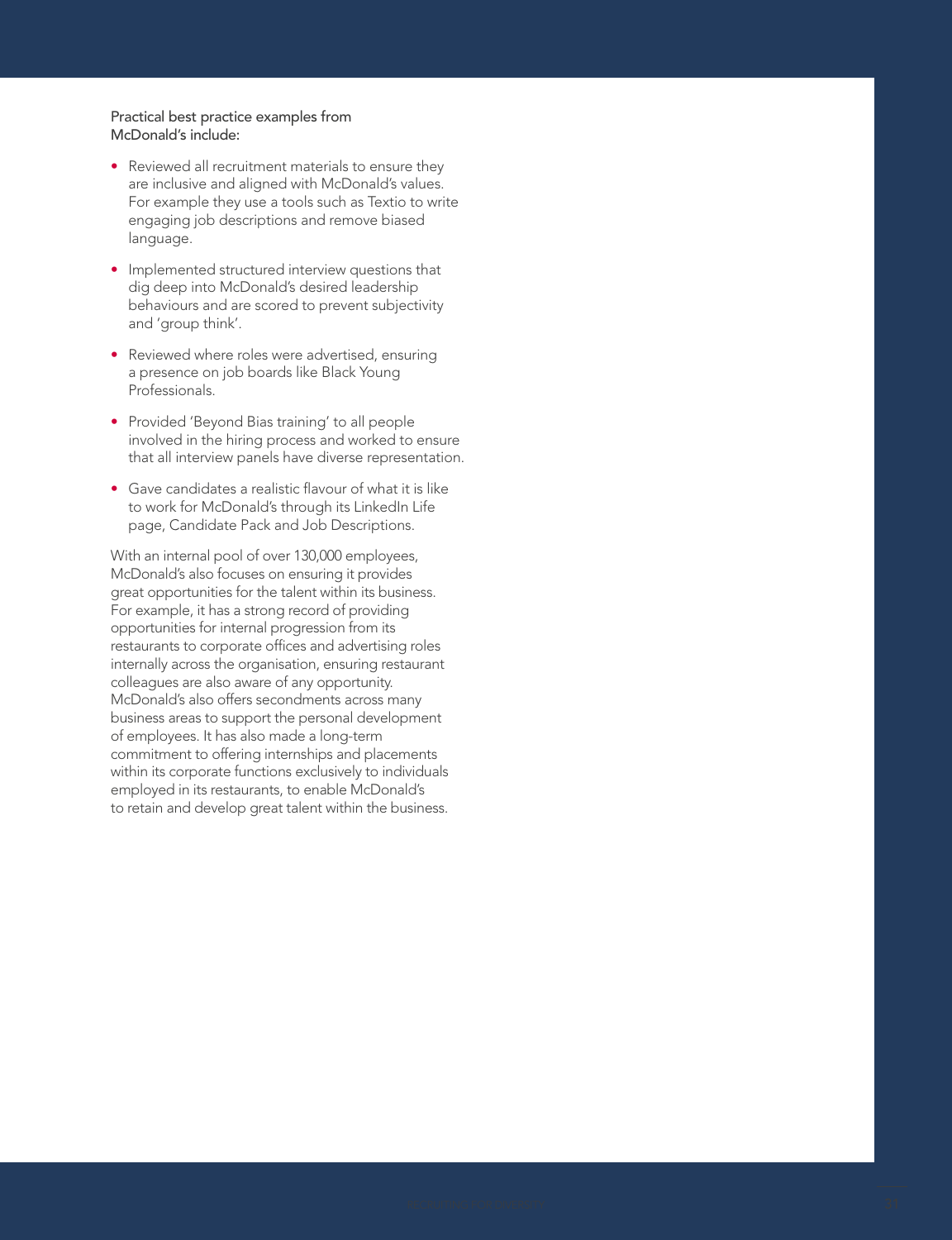## About Us

#### About WiHTL

WiHTL is the most impactful collaboration community of leaders across the hospitality, travel and leisure sector and is devoted to increasing women's and ethnic minorities' representation at all levels and in particular in leadership positions across the HTL sector. We believe that through collaboration we can amplify the impact of individual diversity initiatives, together we can have a bigger, louder voice for the good of the industry. Our mission is to positively impact 5 million women and ethnic minorities globally by 2025.

For more information, please visit [www.wihtl.com/home](https://www.wihtl.com/)

#### About The MBS Group

For more than 30 years, The MBS Group has been a leading sector-specialist executive search firm advising all consumer-facing industries, with a particular focus in the hospitality, travel and leisure industry. Clients consider us to be the partner of choice when searching for critical leadership roles that make a difference. We work at board level and on executive positions across all functions of strategic importance.

For more information, visit [www.thembsgroup.co.uk](https://www.thembsgroup.co.uk/)